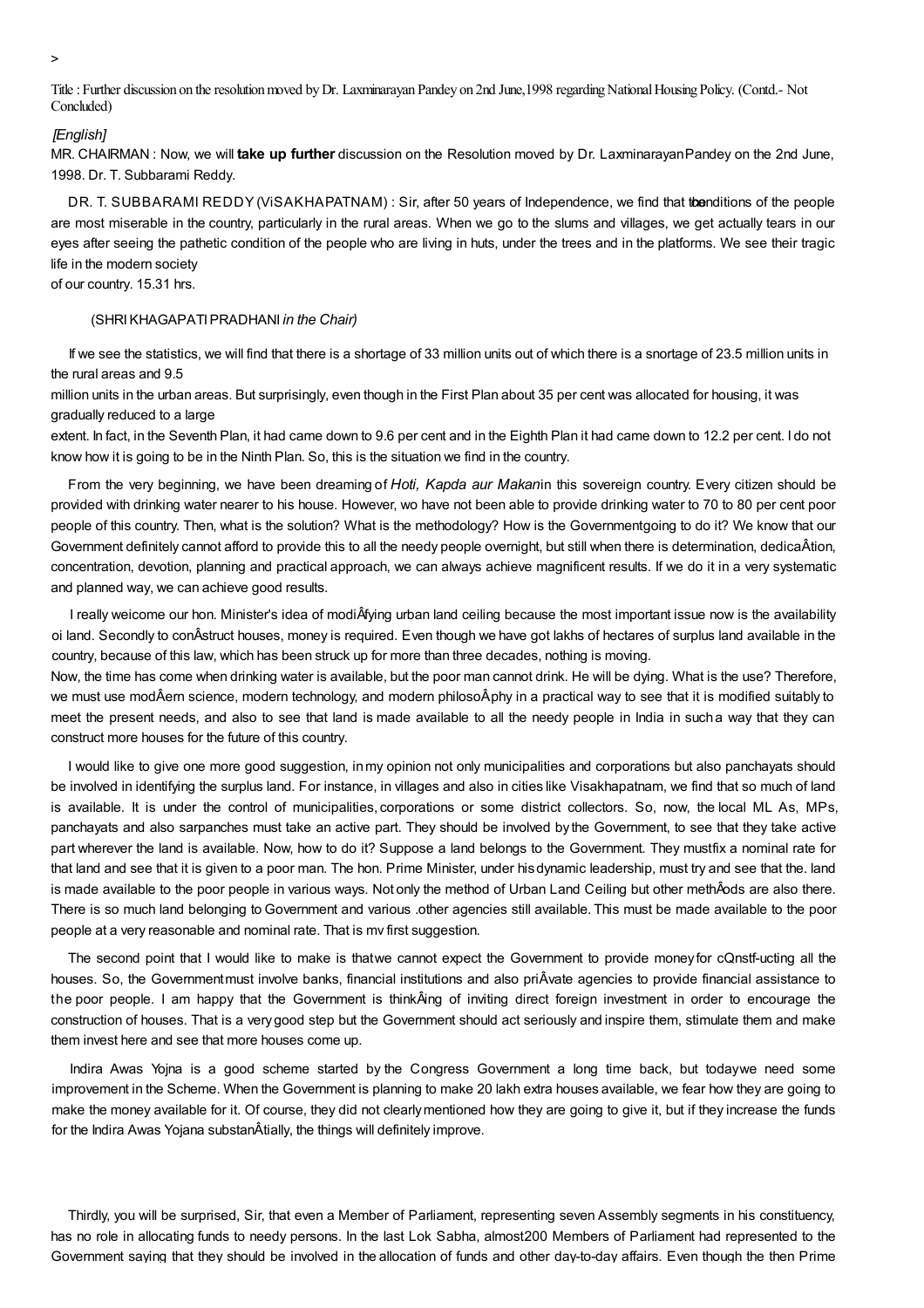Minister, Shri Devegowda agreed to this, yet nothing happened. The present Governmentshould take it as a challenge and prove that they will be successful in doing it. A lew days back, several Members of Parliament requested Shri Vajpayee also.We dream and we want to see a good day when the Government will take a decision in this regard and see that M.Ps. are involved in the implementation of Indira Awas Yojna in their constituencies so that they will be able to play a more active, crucial, permanent, imporÂtant and unparattel role in making this scheme more successful.

Government saying that they should be involved in the allocation of funds and other day-to-day affairs. Even though the then Prime

Sir, 1 shall be completing my speech in another five minutes. I do not believe in making long speeches; I do believe in talking in a precise, useful, befitting and concrete manner.

My next suggestion is that the Government should allow the cost of construction of one's house to be written off so that tax reduction is there. If encourageÂment is given to the agencies helping in construction of houses for poor people, it might lead to more agencies coming up and helping the poor people.

One more suggestion I would like to make andthat is about granting exemption in Capital Gains Tax. If the capital gain on the amount invested on the construction of a house is exempted from tax, a number of people would like to invest. So, that also will be an incentive to the people.

Another suggestion that I would like to make is toallow people to depreciate their houses over a period of ten years and also to allow a steep reduction in Stamp Duty. This also will be an encouragement to the people.

My next suggestion is to remove the present ceiling of one self-occupied house for exemption from Wealth Tax. Of course, the Government has already done it. We are very happy and we welcome it.

There were suggestions for making mortgage easier and to encourage foreign investment in housing. This Budget skips over this. Barring the World Bank's large

projects where taxable income of the promoter can be reduced by half, this concession is not given to others. The World Bank loans have, of course, become doubtÂful because of the sanctions imposed by it, but after everything is over, I think the suggestion will be acÂcepted.

The housing finance firms have requested the Minister for making them eligible for various tax conÂcessions for investing in the low income housing. But the Budget is silent about it. The Budget is not yetcomplete and I hope that the Minister of Urban DevelÂopment will think about this point at the time of apÂproval of the Budget.

Then, I am requesting our hon. Minister to seethat 20 lakh houses are provided to people. My friend, Shri Bandaru Dattatreya is telling that in Hyderabad their Government is going to give houses. By suchstatements, we may make their dreams happy. But how are we going to give houses to them and make the poor man's life more glorious and memorable? Let us not make only statements, but make some practical, constructive and acceptable suggestions regarding how to do it. I do agree that we have limitation of funds and resources and the Government has got its own comÂmitments. We do agree that the Government is also to look into various other aspects of people's life. At the same time, I would say 'When there is a will, there is a Way.<sup>1</sup>

We have to inspire banks and financial institutions like IDBI, IFCt and ICICI for this work. The RBI mugtive guidelines that these institutions should allocate some amount for housing schemes for lower income groups out of their profits. Even banks are today makÂing so much of profits and some amount out of their profits should be allocated for this purpose so that it would not be a burden on the Government. In fact, I am giving good ideas to the Government. It is veryeasy to earn a good name if the Minister follows these ideas. In fact, the Finance Minister has done a good thing by inviting the NRIs to invest in housing here. It is a welcome thing.

But my suggestion is that the NRIs who are living in foreign countries should be given a clear-cut inspiraÂtion and stimulation to invest in this area. You must create a national spirit in them. Some people and committees should go and tell them than they should please help their country and we will give some exempÂtions, some good name, respect and recognition to them. By merely telling that we want foreign invest-ment, nobody will come. They must make an effective

and inspiring effort by inviting some NRls.

Why should an NRI come here? if there is a profit, he will come. If there is no profit, he will not come. If he gets a good name or recognition, or if he feels that he must help his own country, only then, he will come. Therefore, nobody other than the NRls will **come** here, so, let us make NRls, who are having billions Of dollars all over the world, to invest in this fiold. We must give a call through proper communicaÂtion machinery to some recognised, smart, efficient and committed personalities, who could travel to all those countries and convince, inspire and stimulate them, by bringing them here and making them participate by investing their money in housing by helping in this noble cause *(Interruptions)*

In conclusion, what I would like to say is this.Firstly, It is a known fact that in our country, in villages, and in slum areas of big metropolitan cities, people are living without houses. Housing is the most burning **problem there.** Perhaps, there is no country like India**where people** are suffering so much for want of houses. You go **to a** railway station, you will find people sleepÂing **on the** platforms. Our hearts bleed when we see **them living in** such a pathetic condition. If you go to the **slumareas,** you will find that there is no road, no **communication** facility, no proper drainage facility and **at the same** place, they drink water, sleep and go to **toilets. They** are having a very tragic and pathetic life.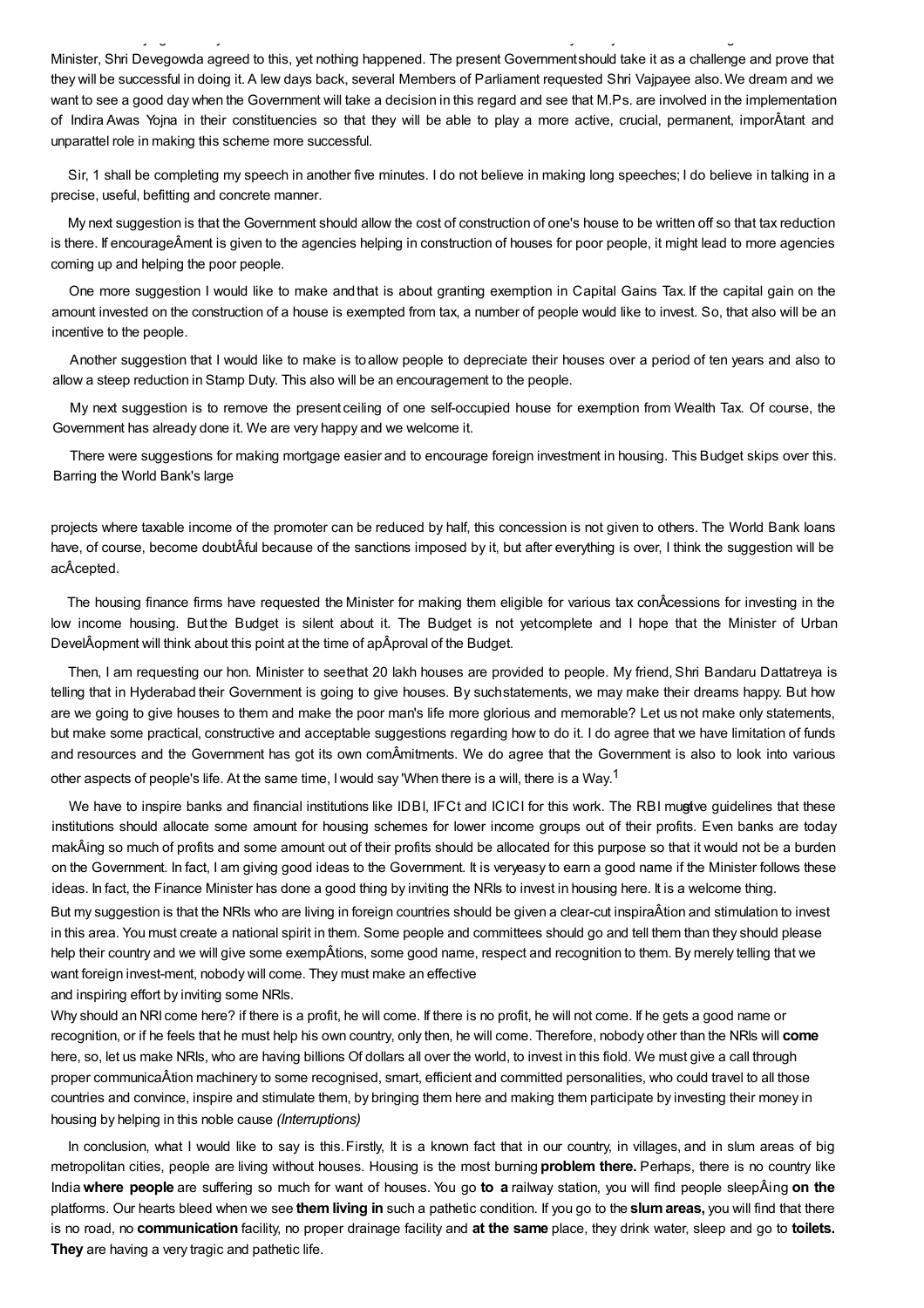**Till today,** we are only thinking. Let us address **this problem**in a very constructive way. For this, the **only way** out is that the Ministry must take up this problem in a very serious and practical way, by avoidÂing red-tapism. Even if they decide, the implementation of our policies is not taking place properly. So, the Ministry must take active part in it. The Minister mustimmediately see to it that something is done here. There is so much of surplus land in our country. It is not only because of urban land ceiling, but also beÂcause of the fact that so much land is under the control of the District Collectors, State Governments, CentralGovernment, Railways and various other Governmentagencies Which are not using the land which belongs to them. For instance, there are so many acres of idle land in the areas belonging to Defence, port and with the Railways in Vishakhapatnam.

They will not allow it to be given to a poor manand they also will not be able to use it. Similarly, in many other cities also, the poor people have been living in the land belonging to various Government agencies for the last 15 to-20 years by building small, temporary houses. Of course, the land belongs to various Central Government agencies and they cannot go out now. Since they are occupying the land belongÂing to the Railways or.the Defence, the Government isno! giving them the facilities like drainage, road, elecÂtricity etc., and make them to suffer miserably beyond human imagination in these modern days which is not really fair and resonabie. Therefore, the hon. Minister, Shri Ram Jethrnalani has to look into this problem veryseriously. The Government cannot make them vacate their temporary, semi-permanent houses without proÂviding them with proper alternative houses and if the Government vacates them from that land, they do not have any alterrnative there because the Government is not giving them any facilities.

Sir, this is a burning problem in many cities of **our** country. This is not a political work or perhaps, **even** the Government should not feel that it is only their duty to look after them. This is a human cause, a **noble** cause. If you help a poor man by providing him with good housing facility, it is as good as serving the God. Therefore, irrespective of our political affiliations, we **all** must make a united effort, we all must come together, give full encouragement to them, give constructive sugÂgestions, and extend our help to this nobie cause.

## *[English]*

MR. CHAIRMAN : For the information of horMembers I would like to state that the time allotted for this discussion is three hours and the time already taken is two-and-a-half hours. We have another **half-**an-hour left now.

Mr. Minister, how much time do you need to

THE MINISTER OF URBAN AFFAIRS AND EMPLOYÂMENT (SHRIRAM JETHMALANI] : Sir, I need at least half-an-hour.

#### *[Translation]*

DR. LAXMINARAYAN PANDEY: Mr. Chairman, Sir, one hour has been extented on this issue.

### *(English]*

MR. CHAIRMAN : There is still **half-an-hour** left. After that, we can extend **the time for this discussion, if** necessary.

## *[Translation]*

PROF. JOGENDRA KAWADE (CHIMUR) : Mr. Chainnan, Sir, I rise to support the Resolution on Housingpresented by Shri Pandey. It is a matter of regret that even after 50 years of our independence, we are unable to provide housing facility for the people of this country. Food, shelter and clothing alongwith education and medicine are the basic needs of life. As far as the question of housing is concerned, lakhs of people in urban as well as in rural areas' of our country do not have a shelter. Even today, we find many people with their families sleeping under the bridges, tress and on footpaths. This is the situation after 50 years of our independence. We have been unable to provide housÂing facility to the poor people belonging to any caste, creed or religion though slogans like "Mera Bharat Mahan or Garibi Hatao" are raised. A poet has rightiysaid "Sarey jahan say achcha, Hindustan hamara, Rehney ko ghar Nahi, Sara jahan hamara." There are many people in our country who do not have shelter to protect themselves from sun, rain and cold.

They have no shelter. It is the Prime duty of theGovernment to arrange houses for lakhs of such peo-pje. Many schemes like Indira Awas Yojana have been implemented in urban and rural areas but very small houses have been constructed under this plan. These houses are of poor quality. The area of these flats is too small to accommodate a family. A single bed can not be put there. Parents, children and even married children live there together. It is like making fun of the poor people. There are so many examples when these flats have been allotted to the persons who already have large bunglows and flats to live. Even their pet animals and tractors are kept in a separate place. These flats have been allotted to them under the IndiraAwas Yojana, however many shelterless poor people are deprived of the houses. We have received comÂplaints also in this regard.

Maharashtra Government had announced to proÂvide 40 lakh houses to 40 lakh shelterless people. The details regarding the implementation of this scheme have not been received. It would be better if suchschemes are implemented by State Government agenÂcies through Central Government. A policy should be formulated under which colonies and multi-storey buildÂings could be constructed for those who are shelterÂless. Poor people should get houses under these plans.

Special provision for housing should be made for the downtrodden, SCs, STs and people belonging to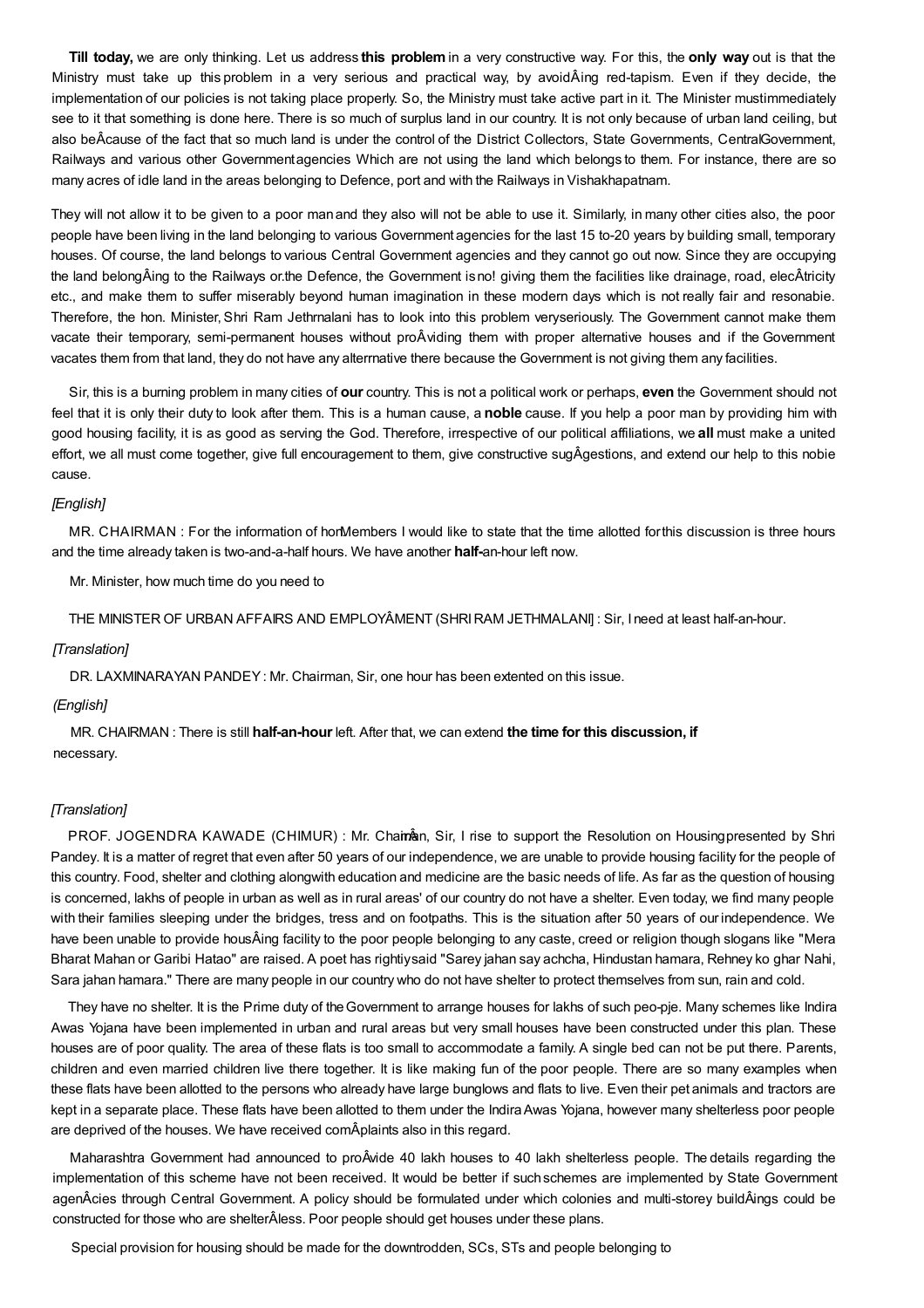the backward sections of the society who are poor, socially oppressed and are discriminated.

Construction of houses is done by many organisaÂtions like DDA of Delhi and Nagpur Improvement Trustof Nagpur. Government should provide land to the people who do not have houses. These organisations were set up with a view to provide housi'ng facility to poor people but now-a-days these have become profit making organisations. It is a matter ol regret that these organisations provide land to rich people only. Shelterless poor people could construct a good 'house if loan facility on easy instalment through banks is provided to them. It would be better if loan is provided at lower rate of interest.

it is a problem which concerns the entire country. This problem concerns the whole country just like the problem of employment. We see that the people come to metropolitan cities like Mumbai, Delhi and Calcutta from their villages in search of employment and 'start living in slums where no facilities of water, toilets, roads, electricity are available. It is very unfortunate that basic needs of the common man are not being fulfilled. Government should formulate a scheme underwhich we should have colonies and houses equipped with all facilities. On one side we see a small section of people who have good houses to-keep their pets but on the other there are several people who are shelterless. What more can be shameful for us? Many of ourfriends have made special arrangements for their pets but the man who serves the country for whole life and the poor man help in making country prosperous, reÂmains deprived of the housing facility. It is disgraceful even after 50 years of Independence.

Mr. Chairman, Sir, I do not want to take muchtime of the House but I would like to draw the attentionof the House towards the fact that there are still Jakhs of people who do not have shelter. Hon'ble Minister is requested to pay more attention to provide this facility to the people of the country. One of our friend has suggested to make it compulsory for a person to conÂstruct a 5th storey if he wants to build a 4 storeyed building. Four Stories can be used by him and fifth floor could be provided to the poor people to live. In this regard, I would like to state that there are different organisations engaged in his task. Government should set up such organisations and more housing finance should be arranged. Needy persons should be providad loans through Banking Institutions on behalf of these organisations at lower rates of interest for construction of houses. Therefore, I request you and the House the-the housing is a very serious problem ana Government should formulate different schemes to solve this probÂlem. :

,l forget <sub>s</sub>to mention here that one of our friends has given a suggestion that in our country we have separate colonies of Hindus, Muslims and of Dalits but today under new plans we should develop the housing colonies where people could liVQ irrespective of their caste or religion and there should not be the monopoly of the people of one particular caste. People belonging to all castes should live friendly, why is it that people want to live in the colonies of their own cast. I would like to draw your attention towards this also. For safety reasons dalits prefer to live in dalit colonies, Hindus inhindu colonies and musiims in muslim colonies. They feel themselves secure there. People belonging to different castes and religions can live anywhere in india if we are able to provide them guarantee of safety. People of this country, especially poor people will be benefited if such a scheme is formulated under some Bill or legislation. Rich people do not face much probÂlems regarding housing because they can afford to construct big houses.

#### 16.00 hrs.

Actually the problem ot housing is mainly faced bypoor. They spend their life time's saving to raise a mod.est house or hut which are demolishe by governÂment machinery in the name of encroachment. Sir, through you, I would like to say that the bill brought here should have a provision where owners of such modest houses and huts should be granted lease for ownership and their hutments should be regularised. The Government should consider its duty to providehousing facility to all citizens especially the poor and housing policy should be formulated keeping ail these things in mind. The Minister of Finance has introduced a new scheme 'Saral' for payment of income tax. In the same way an easy scheme should be introduced for housing so that.poor people could construct houses for themselves. Attention should be paid towards removing hurdles in the process of constructing houses. Nothing is more sacred than providing shelter to poor people. With these words I conclude and thank you for allowing me to speak.

SHRIPRABHUNATH SINGH (MAHARAJGANJ) : Mr. Chairman, Sir, a few days back golden jubilee of Independence was celebrated with great pump and show and today concern is being expressed about people living in villages and cities who do not have houses to live in . Was golden jubilee celebration for this achievement? Food, shelter and water are the main problems of people living in rural areas. Not a single problems out of these three main problem could be solved during the last 50 years. So, I am unable tounderstand as to why this celebration was made. Mr. Chairman, Sir, t would like to say that the problem of housing should not be considered tor villages and cities separately but it should considered for the country as a whole. Kawadeji has rightly stated that in big cities like Calcutta and Delhi, in backside of big houses one ortwo rooms are constructed for dogs. I would like to raise an issue regarding Calcutta where people from different parts of the country come and settle down and most of them are from Uttar Pradesh and Bihar. Some of these people are engaged in business and others are rikshaw-puller, cart-puller and labourers. You will be pained to see their condition. They work very hard for the whole day but they do not get proper food and water. They are compelled to drink dirty water and live in small houses 10, 20 or 50 people live in such places, it is the situation of big cities. In villages also more than 50 percent people do not have houses to live in. Central Government provides funds for constructinghouses for poor people under the Indira Awas Yojana. Under this scheme poor persons have been identified and fixed the percentage of housing units to be conÂ structed for them. Under this scheme Central GovernÂment provides funds for constructing houses for identiÂfied poor people. The State Government acts as theworking agency and villagers work as officials for it. Under this scheme, there is a provision to provide funds to these identified persons for getting their houses constructed. But what actually happens. The governÂment officials and middlemen embezzle this money.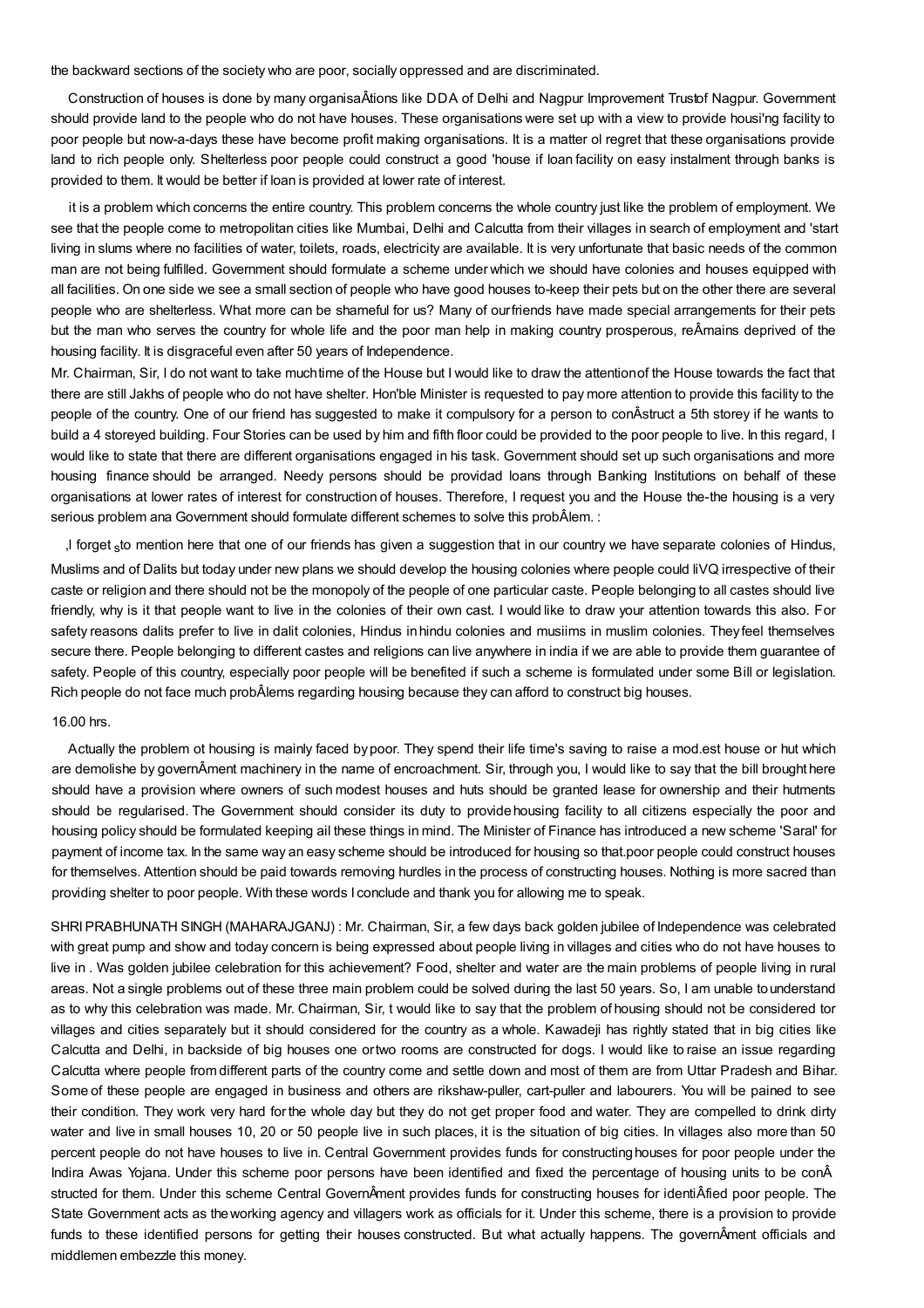Mr. Chairman, Sir, the estimate made for IndiraAwas Yojana is quite off the mark. It does not seem rational at all- The houses constructed as per the estimate of Indira Awas Yojana may cause disaster for the family as it may fall anytime within a period of 5 or 7 years. This estimate should be rationalised if youactually want to provide housing facility to poor. Under Indira Awas Yojana only one room is provided to benÂeficiaries which is not proper. Even today government land is iying in abundance with Revenue officers and Collectors. If the Government actually wants to providehousing facility to poor and think for their welfare then it can ask the officials of Bihar to allot one or two acres of government land for building a colony for the poor. One or two-storey houses can be built where poor people from all the section of society could settle.

Mr. Chairman, Sir, there is not much land availÂable in villages but big landlords get the governmental land allotted in their names by giving take numbers and that land is used as a place for keeping cattle. How it happens when circle officer of rural areas give approval for it. They prepare fake lists which do not have names of actual persons. Sir, through you, I demand that inquiry should be conducted in this regard. I would like to say to hon. Minister that Central Government proÂvides funds for this scheme, so it should be monitored properly. The Government should monitor and inquire into it as to whether this fund is being utilized properlyor it is being embezzled by government officials and middlemen. Irequest the honourable Members of the House to think about it.

Mr.\_ Chairman, Sir, through you, I would like tosuggest that for poor people of urban areas colonies should be developed outside the cities for their resetÂtlement. In the same way in villages such colonies should be constructed on government land for settleÂment of poor villagers. At present, out of Rs. 20,000/-sanctioned for each unit, Rs. 10,000/- is usurped by middlemen and officials. You can well imagine how a room can be constructed with a meagre amount of Rs. 1000/- I would like to make a submission that for providing houses to poor and checking the misuse of public funds, monitoring of this scheme is essential. With these words, I conclude.

SHRI ADITYANATH (GORAKHPUR) : Hon'ble Mchairman, Sir, first of all, I would like to thank Hon'ble Dr. Laxminarayan Pandey for having drawn the attenÂtion of the House towards'such a significant matterwhich is of utmost importance for this nation. All the Governments and whichever Government was formed in this country in the last 50 years, raised the slogan of providing food, cloth and shelter to the people of this country, but these remained what they were-mere slogans and promises, industrial policy and all sorts of policies were formulated in the country from time to time but housing policy was never formulated. A moveÂment was launched for alleviation of poverty but attenÂtion was never paid towards the fact that shelter is one of the basic necessities of all the citizens of this country and it has an important role to play in his life. Just as tood Is essential lor a human being and clothes are essential for a healthy person, similarly a safe accommodation is an essential requirement for a civiÂlized human society.

Mr, Chairman, Sir, we formulate various policies for the welfare of the country while sitting in Delhi and Lucknow, without paying any attention towards the exÂtent to which such policies would prove effective for the 75% population of this country and whether those peoÂple will be benefited or not. When we visit the villages, we can see the results of such policies that the villages have not been benefited. We dream of achieving the position of the leaders of the world, but have we ever paid attention towards improving the economy of this country or towards improving the condition ot the poor living in this country. Have we ever helped them? That is why, I would like to present certain statistics on the occasion of 50th anniversary of Independence which is being celebrated as Golden Jubliee of Independence. These statistics have been furnished not by any privateinstitute but by the National Council of Applied and Economic Research of the Government of India. Thisdata reveals a very terrifying picture. The Hon'ble Membersof the highest panchayat of the country i.e. the ParliaÂment might perhaps find it hard to believe that as per this data, 43% of the people of our country are living below the poverty line. 13% earn Rs. 3 per day and 18% have an income of Rs. 5 per day. 61% women are still illiterate. The literacy rate in villages stands at 20% and most of the people in the country do not have the facility of safe drinking water, 45% do not have a safe accommodation.

Mr. Chairman, Sir, we have formulated alt sorts of programme. I would like to draw the attention of the House first of all towards National Family Welfare ProÂgramme. You might be aware that programme was made applicable for a particular section, hence it reÂmained restricted to that section only. Should the law of the land not be applicable to all the citizens? Why is discrimination being made in this respect? The populaÂtion of the country is increasing at the rate of 2.1 percent which means that there is an addition of two crore people every year and hence the number of families goes up by forty thousand every year. How

can accommodation be provided for forty thousand families? This issue is most important for all of us and we should consider it seriously.

Mr. Chairman. Sir, quite clearly, all the programmes drawn up by the previous Government have been forÂmulated. Keeping in view the interests of a particular section of society and that section has been benefited by all those policies. We should formulate a National Housing policy, link it with the economic and the indusÂtrial policy of the nation and undertake this work in the villages. So long as development does not take place in the villages, migration from villages to cities will not be checked. Besides, several issues have been raised

#### (Shri Adityanath]

here. One ot them was that the urban land ceiling actwas enforced. .Hon'ble Minister is present here. I hadpointed out ^earlier also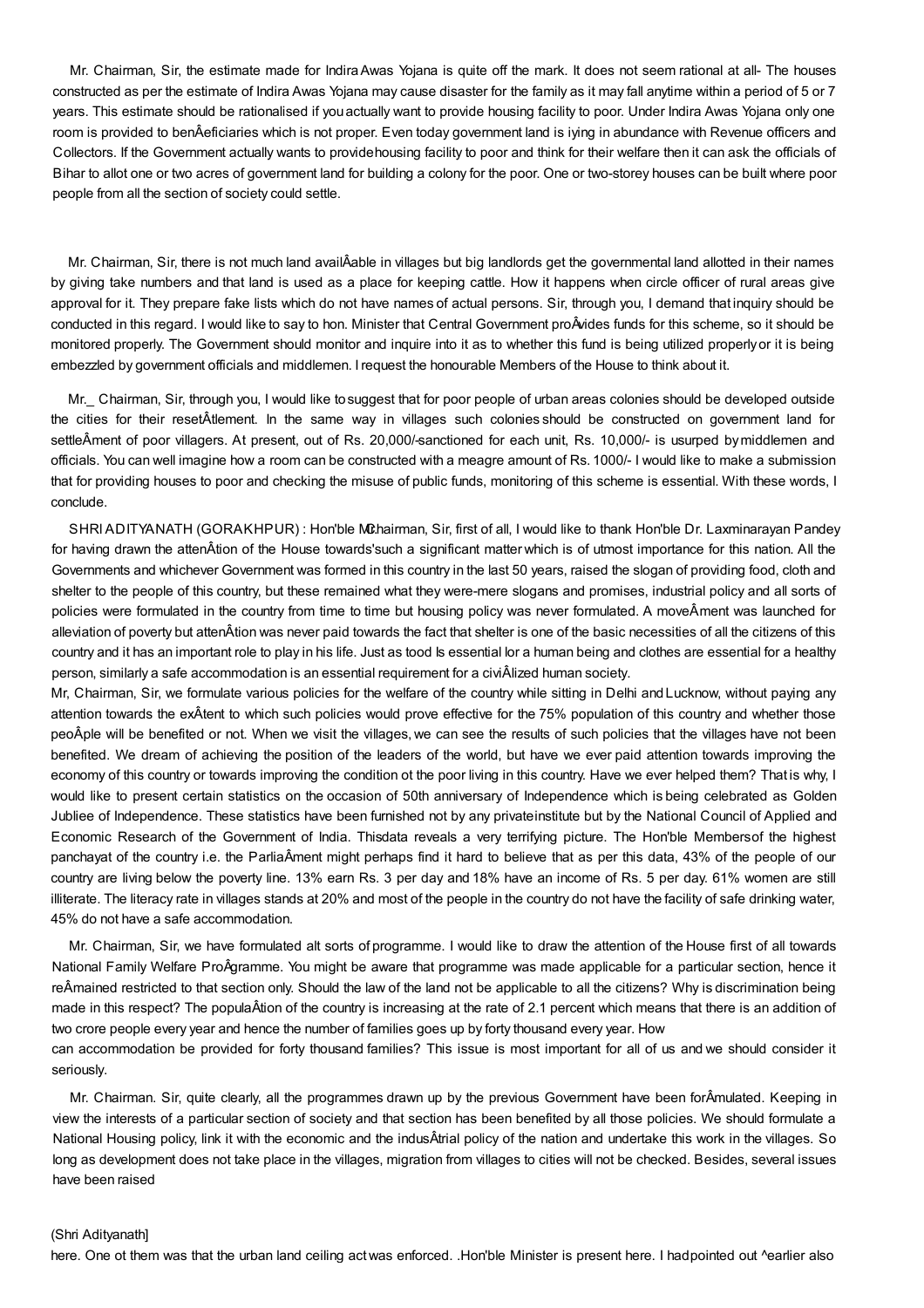that the land in metropolitan cities, land under ceiling and state land (nazul land) was occupied in connivance with the politicians and officials under the urban land ceiling Act and even the ponds were occupied in the villages. If such is the situation, how will you be able to allot land to the poor. The surplus land in the villages was forcibly occupied by the land mafias. Indira Awas Yojana was discussed here. 20,000 rupees ae given to a family under Indira Awas Yojana. 10,000 out of these 20,000 rupees are spent as commission. Now you may calculate yourself as to how can even a room be constructed in ten thousand rupees. Definitely, it is a good trend that the present Government has made a provision in the budget for this purpose.

Obviously, the housing policy of the country caÂters to be interests of High class and middle class people. No provision has been made for lower class people. People migrate from villages to cities to work as ricksaw pullers, cart-pullers or labourers and are able to earn 50 to 100 rupees per day, but I have never seen any proper living arrangements for such people, They are forced to sleep on footpath. It has been more than 50 years since we gained Independence. We willdefinitely have to consider this that every citizen of our country should have a house. The B.J.P. led coalition Government has made a provision that additional houseswill be constructed for 20 lakh families, out of which 13 lakh units will be constructed in villages and 7 lakh units in utban areas. A provision has been made to raise the amount under Indira Awas Yojana from Rs. 1144 croie to Rs. 1600 crore. Apart from this, the urban land ceiling act has been repealed and an assurÂance has been given to get the land freed from the clutches of the land mafia which is a commendable step. We would expect from this House that as Hon'bleMember, Shri Laxminarayan Pandey has moved a resolution for provision of a safe accommodation for all the citiÂzens of the country and through this House, all the citizens of this country should be provided a house and their basic needs should be met. I thank him for moving this bill in the House, i thank you very much for giving me time to speak. Jai Hind.

SHRI CHANDRASHEKHAR SAHU (MAHASAMUNED) en the Members of Parliament have not been proÂvided accommodation so far, whereas housing- policy is being discussed here. We are concerned about the poor but what is,the way out for those Hon'ble MemÂbers who do not have accommodation?

SHRIMOTILAL VORA (RAJNANDGAON) : Mr. Chairman, Sir, so far as the issue of accommodation for the Members of Parliament is concerned, Sahuji is

correct but this problem will be resolved shortly. There won't be much delay in this regard. The main problem is that of the poor. Mahatama Gandhi used to say that

majority of the people of India live in villages and there are 7 lakh villages in our country. If we pay proper attention towards the economy of the villages of our

country, the villagers will not be inclined to migrate to Cities. When our first five year plan was started in 1950, we made an effort to implement this scheme in our predominantly agricultural country. Mahatama GanÂdhi was of the view that special attention shouid be *p*aid towards those living in villages. The villagers should be able to live independently. There should be irriga-tional facilities for cultivation. They should have small scale industries and facility of primary health services should be available to all of them. Their is no doubt about the fact that country has made a great progress in 50 years. At the time of gaining independence, our population stood at 35 crores which has now risen' to around 98 crores. It is apprehended that our population will be around 100 crore at the end of this century. With regard to providing accommodation in this country having a population of hundred crore, Iwould like to say to the Hon'ble Minister that the housing boards of the State Governments construct such houses. Hon'ble Minister is one of the legal experts. He has been handed the charge of such a department, still he has handled it successfully. Iwould like to tell you that we will have to take into consideration the volume of requirement while formulating the housing policy for the country. If the issue is viewed from the perspective of population, our population has been rising. We are unable to check it. If we are unable to check the rise in population, we will not be able to have the same living conditions as we have now.

A very difficult position is going to be experiÂenced in our country. The area of the houses would be insufficient for the residents even to sleep property. ! would like to thank Dr. Laxminarayan Pandey for raisÂing such an important national issue. We have solved the problem of food and clothing to some extent. Sometimes we have to import food gains for which discussion also takes place. Over all there is no doubt that today we are self-sufficient in agricultural sector. The situation of the textile is that 233 cloth mills are on the verge of closure. That is a different matter. Today we are not concerned about clothing.... *(Interruptions)*

# *[English]*

MR. CHAIRMAN : Shri Motilal Vora, please take your seat for a minute. We have to extend the time. The time allotted for this item is going to be over. If the House agrees, we can extend the time by another one hour because there are eight or ten more hon. MemÂbers to speak and the hon. Minister has to reply.

So, can we extend the time for this item?

SOME HON. MEMBERS ; Yes, we can extend the

MR. CHAIRMAN : Okay. Thank you. The time is extended by one hour.

*[Translation]*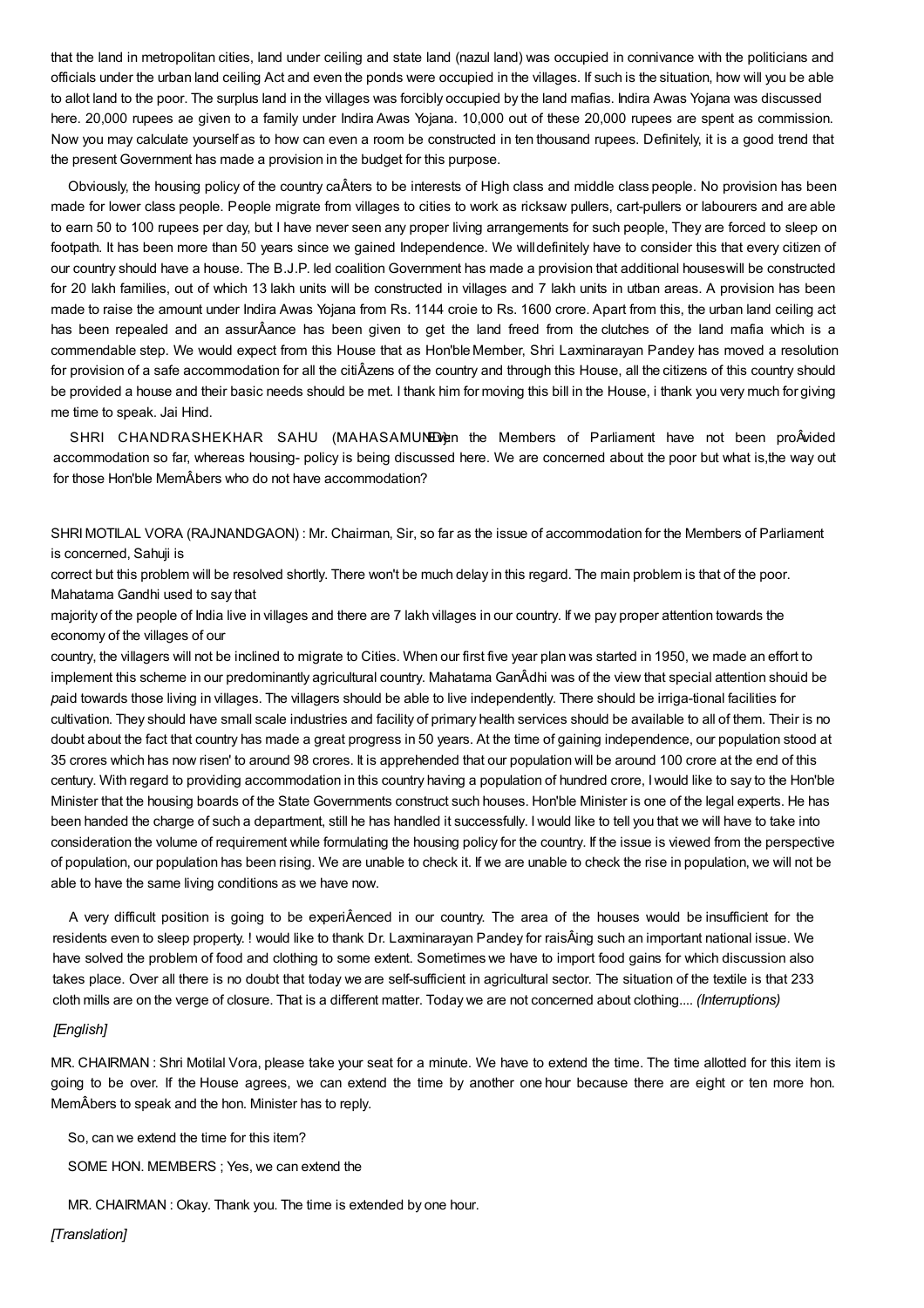SHRIMOTILAL VORA : Hon'bie Mr. Chairman, Sir, today people are migrating from villages to cities. However, we never tried to find out as to why people are migrating. Attention should be paid towards it. Earlier only 18% of the people were educated. Today literacy rate has reached 54%. Though we can't claim that there is cent percent literacy but 54% literacy rate has been achieved. Thus, the educated people in rural areas are attracted towards cities in the hope of getting employment there. But they do not get the employÂment. A lot of money has been spent on housing. Housing Boards have been set up in every state. There Boards have constructed number of houses. Houses are constructed for big people. Through you, i would like to tell the hon'bie Minister that thousands of houses constructed by Housing Boards in the states are lying vacant due to a number of disputes and have become ruins. These Housing Boards get loan from HUDCO.

Therefore, accountability should be fixed as to how these Joans would be recovered. State Governments shouid be directed in this regard as it is the oniy solution to the immediate problem. The State GovernÂments do not have much money to build lakhs of houses. The Government has decided to construct 30 lakh houses. Iwould like to thank them for this. At least Government has taken a decision in this regard. HowÂever, this decision should not remain on papers only. Generally, it happenes that many good decisions reÂmain in files and are not be implemented for many years. Governments change but those decisions are not implemented. It is not an easy task to construct 30 fakh houses *(Interruptions)*

It is because your Government is taking ali steps to have proper accommodation, ( w weatlier thinking of a sum of Rs. 30 lakh. But you have reduced it by Rs. 20 lakh.... *(Interruptions)*

#### *[Translation]*

We often talk about Indira Awas Yojana, However, if on gets a loan under this plan to build a house he has to pay commission to get its 1st instalment releasad. I do not know as to how long this malady of paying commission would continue in our society. We must get rid of it. Otherwise a day will come when out of the first instalment of Rs. 10,000/-, one will have to pay Rs. 5000/- as commission. If such practice conÂtinue then the beneficiary will not have the sufficient money evsn to lay the foundations of the house. Monsoon ptys havoc and houses collapse. Therefore, our endeaÂvour shouid be to construct a large number of houses under irvdira Awas Yojana. Special attention should, be given to the poor villagers. Communal harmony should be maintained and Harijans and Dalits must be accomÂmodated in the colonies constructed. Therefore, I reÂquest to enhance the amount of loan. 3.0 thousand rupees is an insufficient amount to construct a house. Price escaiation has gone to an extent that it is not possible to construct the house with such a meagre amount. Therefore, both the amount and number of houses under Indira Awas Yojana should be increased.

People in the rural areas have their own houses and the problem of housing is not so bad as it is in urban areas. You may notice that in every large city, 400-500 slum colonies are there. It is difficult even to imagine the condition of the people living there in the absence of civic amenities. As you belong to Bombay, you may be well versed with the situation there. People are compelled to live in hose pipes. It is difficult for a

family to live and cook meal there. Therefore, adequate attention is required in this direction.

Our country is an agriculture based country. There is need to divert people towards agriculture. People should not migrate from villages. Small scale industries should be set up in rural areas which will solve the problem of unemployment in these areas and also help in solving the problem of slums in cities. Such slums are in every metropolitan city. No arrangements are there for water, electricity and other facilities to live. The question to give education to their wards does not arise. Crores of people are leading such an inhuman life. It can be confirmed through census but according to unconfirmed figures 30 crore people do not have shelter to live.

What more can be disgraceful that out of 90 crore population of the country 30 crore do not have houses.

Mr. Chairman, Sir, I congratulate Shri Pandey forraising this matter in the House through a resolution. He can withdraw it on the request of hon'ble Minister but we should pressurise the Hon'ble Minister to get anassurance that Central Government will help in this regard. We can definitely achieve our target by conÂstructing the houses in an organised manner. However, it is also a fact that this target can not be achieved in a day. This malady has not developed in a day. To solve this problem planning should be done on the five year plan basis. Also the mentality of the people in this regard should be changed. There are big industrialists and land mafias in the cities. The Government should get their co-operation in the construction of houses inbig cities. These industrialists get lot of benefits from us. So they should also co-operate with the GovernÂment. It is a social work and big industrialists from all over the country should contribute a part of their earnÂings in this direction. They should present themselves as an example and show that they can do social seivice also alongwith running the industries. Social organisations should also be involved in this task. TheGovernment alone cannot accomplish this work. PeoÂple's interest should be motivated towards this direcÂtion. This national problem can definitely be solved by our joint efforts. Besides. I would also like to state thatwe should control our population in the coming years. Our population will be around 110 crores by the year 2000. We have not been able to control the population explosion. In the coming years we will be unable to cater to the needs of schools, colleges and hospitals due to increase in population.

I request Pandeyji not to pressurize hon. Ministerfor it because it is not a question of pressurizing anyone. Hon. Minister is well aware of this problem. He has seen Mumbai and many other cities of the country. This problem can be solved if Central Government takes this issue seriously and then discussion on this subject would not be required again.

With these words I conclude and thank you for allowing me to speak.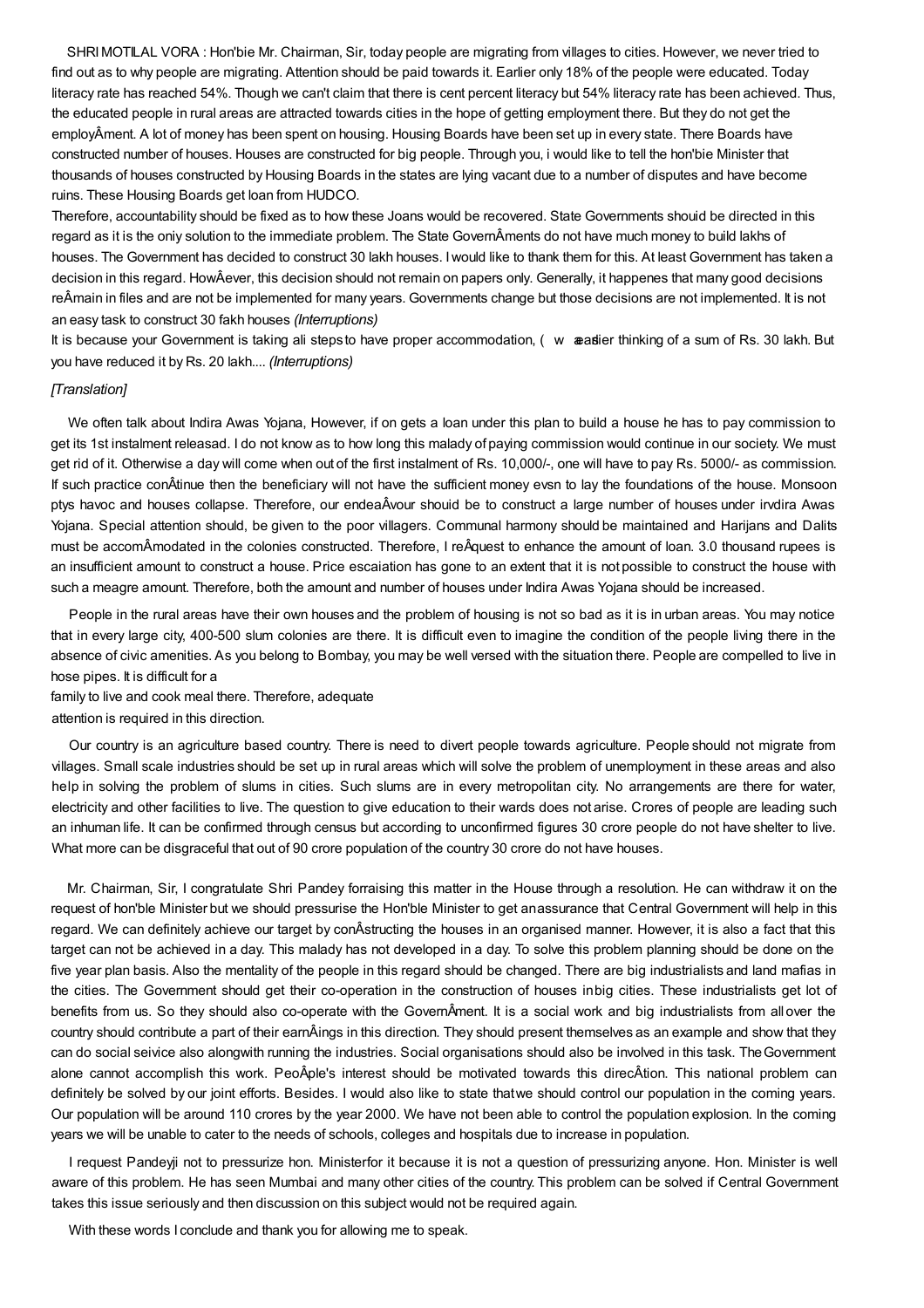SHRI RAGHUVANSH PRASAD SINGH(VAISHAMI): Chairman. Sir, an important issue of public imporÂtance is being debated in this House through the PriÂvate member's resolution moved by Pandeyji. I feelthat issue raised by him is very important. As we all know that food, clothing and shelter is the basic need of a person, in the context of housing I would like to say that the position is not up to the mark. Out of the total population, 32 crore people live below the poverty

line or we can say that 6 crore families live below the poverty line. For these six crore families the GovernÂment is required to construct 3 lakh to 20-25 lakh houses every year through Indira Awas Yojna or MiniÂmum Need programme. It will take 12 years if 50 lakh houses are constructed every year by the Government and 24 years if every year 25 lakh houses are conÂstructed. These people are living in miserable condiÂtions. People are living with their children and cattle and all the household chores including cooking is done at the same place. Government should have willpower for providing housing facility and formulate a national policy. A provision for it should be made in the budget. The Government should show generosity towards these poor people for providing houses to them.

Sir, when we go to villages, people, especially women demand houses. Indira Awas Yojana has been included in the Minimum Needs Programme and aprovision has been made for providing housing facility to poor people of all the castes, who live below the poverty line. Iwould like to say that 300-400 houses constructed under this scheme annually are divided in blocks. When we, the MLAs and MPs go to villages,people often complain that houses in certain blocks have been constructed but their houses in other blocks are lying incomplete which should be completed at the earliest. This work is done through State Governmentswhich do not identify appropriate persons. Another problem is that earlier such a house used to cost Rs.14 thouÂsand but now due to increase in prices of bricks and cement, this cost escalated to Rs. 20 thousand. Insuch a situation, with a grant of Rs. 14 thousand walls are constructed but for paucity of funds roof could not be constructed.

These poor people are not in a position to conÂstruct roof themselves and there is no provision to facilitate them to do it. So how their houses could be completed? There should be such a policy and proviÂsion in the budget to enable the poor people to conÂstruct their houses. The same problem would arise if a grant of Rs.20 thousand is provided. It takes two orthree years time in construction of such houses and during this period prices of building material increase and the houses remain incomplete. I get feed back from every state that these houses remain incomplete. The Government should find a solution to this problem.The houses in cities are constructed according to their designs and there is also a provision for repair whereas no such provision is made for repair of houses of poor. Whether it is hutment or house with roof of cupels it falls in rough whether. People demand that houses with concrete roof should be given to them. These houses take tour or five years to complete. The houses which are not constructed as per specification are falling. Therefore, the national housing policy should have proÂvisions for all these issues so that housing problem of poor could be solved.

Sir, I would like to cite two lines from the pogrn of late Gopal Singh 'Nepali'â€"

"Jab Chandra Kiran Se mahlon ki

deewar Chamakti rahati hai, , ... . . Chandni jhonpri se lipat kar

raat sisakti rahati hai.

In these lines the poet had said that on the one hand moonlight illuminates the walls of palaces and increases its beauty but on the other hand there are broken huts of poor in dilapidated condition. Two or three generations are living together in the same dwellÂing unit, all the household chores are done there. They are living in subhuman conditions. In such a situationthese people think about their share in the budget of the country. The Government should make special proÂvision for them in the budget and should monitor the time period in which those houses are to be conÂstructed.

I would also like to draw attention of this Housetowards one more point. In villages, people often lose their belongings and savings of their whole life in case of fire. In cities in such cases of fire, people are givenassistance. In villages people cannot face such probÂlems with an assistance of Rs. 100 oi 200. The GovÂernment does not support them and they are left on mercy of God, Therefore, I would like to say that sucha legislation should be formulated and implemented effectively. State Governments have several other problems and cannot solve these problems due to paucity of funds. So Central Government should support themand formulate a legislation if required. People whose houses perish in incidents of fire should be given assistance to rebuild them. The State Governments donot have sufficient funds for implementation of Indira Awas Yojana, Minimum Need Programme and providing relief from the Relief Fund. Such schemes can beformulated and executed with strong will power of the Government. The Britishers had a law named Relief Code under which relief was provided if someone'shouse was destroyed in case of fire, floods, cyclone or similar other reasons. Recently we have heard and

read in newspapers that 2500 jhuggi-jhonpris were gutÂted in Delhi. They lost all their belongings in it. Whatwill happen to them if Government do not pay attention towards them. Shri Ram Jethmalaniji is the Minister ofUrban Affairs and Employment.,.. *(Interruptions)*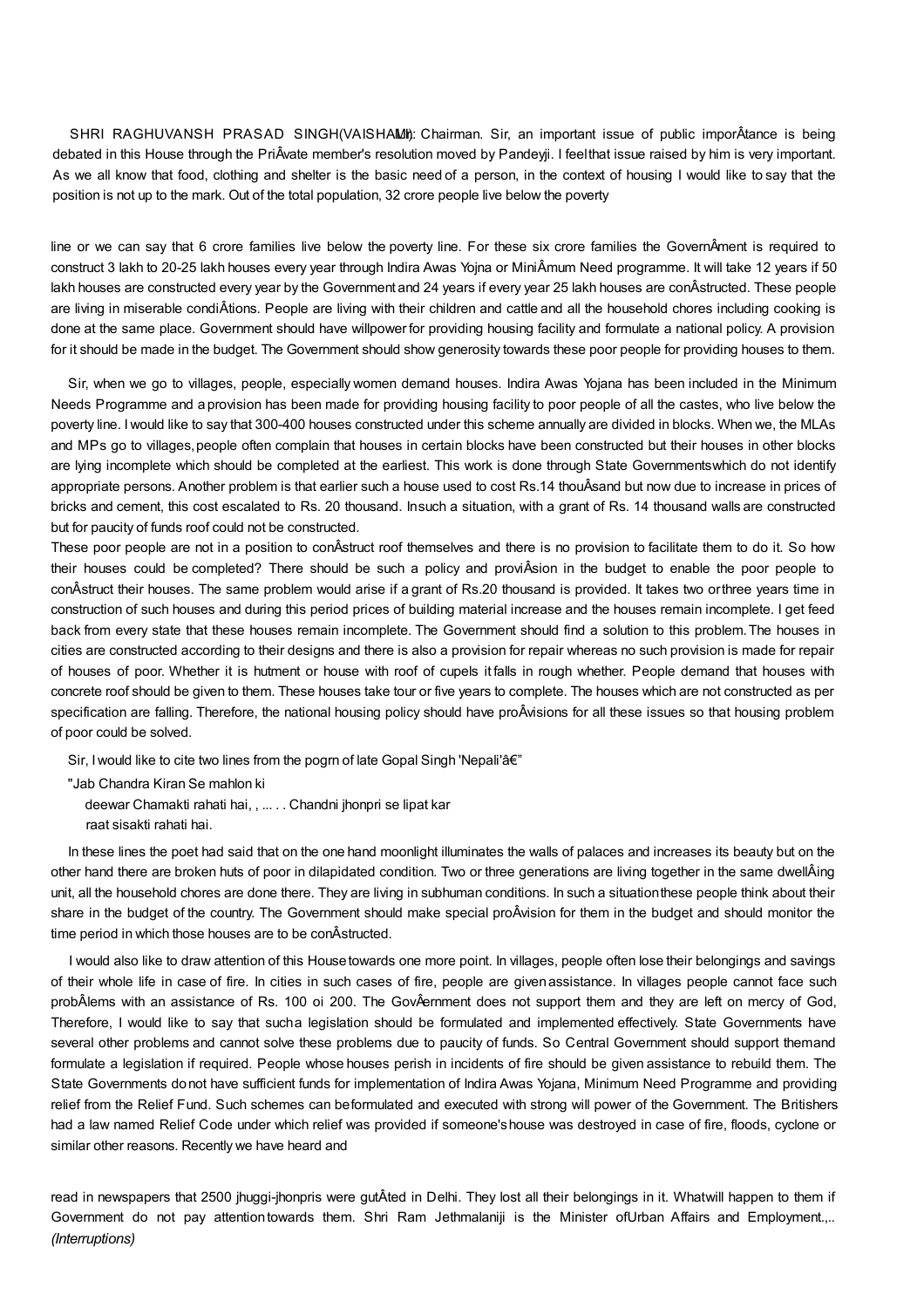Sir. I do not know as to how much rglief is provided to poor? He is also incharge of houses allotÂted to us. I have heard that he is a famous lawyer and charges Rs. 4 or 5 lakh as fees, i do not know as to whether hg would fight our case in court without chargÂing any fees but I request him to advocate the case of poor in this House. Now he has been given responsibilÂity to solve the problem oi housing. He is an expert ot law and a famous lawyer. Pandeyji has raised the problem of housing regarding poor and emphasized the need te include it in the National Housing Policy. Iwould like to say that the Government and officials should not shirk their responsibility to make it a legal binding. A proper arrangement should be made for providing assistance to people of villages as well as in cities, who are rendered shelterless due to cyclone, flood, incidents of fire or due to any other similar reason. But I feel that in this also we should categorize people as rich and poor. I would like to say that even those who come under the definition of prosperous, become poor if their house is destioyed due to fire or any other natural calamity and all belongings and Bank Pass Book etc. get destroyed. The Government shouldimmediately provide some alternate shelter to such families. Most of the people in Bihar live in huts. Due to fire all their belongings are gutted, no one is there to listen to their hues.

Sir, I submit that the administration which is unÂable to provide shelter to its people, is a maladministration. Housing facility should be provided to the poor people. Loans should be provided to middle class people lo construct their houses. Government servants often pressuÂrise the members of Parliament to get a house. HousÂing arrangements should be made for them also. Loan should be provided to the rural people also who like to construct a house. However, priority should be given to construct houses for the 6 crore families living below the poverty line. Such provisions should be made in the proposed national Housing Policy. With these words, I again thank the hon'ble Minister who listens us careÂfully. The hon'ble Minister charges so much fees in Supreme Court but I do not know whether this discusÂsion will be put into practice, however, I am confident that the intellectuals sitting here will understand our feelings and efforts will be made for the welfare of the poor people.

SHRI CHANDRASHEKHAR SAHU(MAHASAMUND): Chairman, Sir, today in the House discussion is taking place on the Private Member's Resolution preÂsented by hon'ble Shri Pandey for quite a long time.We all know that housing is our basic requirement. Keeping my views in brief, I would like to state that thisproblem is due to the ever increasing population and urbanisation. Swami Aatiyanath was expressing his concernabout the rising population. The entire House is unaniÂmous over this issue. There cannot be two opinions regarding National Housing Policy.

Mr. Chairman, Sir, I would like to draw the attenÂtion of the HOUSGtowards page 21 of election ManiÂfesto of Bhartiya Janta Party issued in the year 1998 in which this party has clearly mentioned its resolution and has stated:

"BJP is of the opinion that very soon 1/3 of our population will "start living in cities and it is very imporÂtant to ensure planned development of these centres into small cities and metropolitans."

BJP has further stated that a national level housÂing policy should be formulated as housing is the basic need of every human being. It is also there in the resolution that no person will remain shelterless by the year 2002 i.e. during the first decade of 21st century if Bhartiya Janata Party remain in power. It is the basicresolution of our manifesto. I request the hon'ble MemÂbers of the House to provide opportunity to BJP to rulenot only tor 5 years but upto the ist decade of 21st century. Then Members like Shri Raghuvansh will never get the chance to complaint again.

Sir, I would like to draw the attention of the Housetowards the pointed suggestions. The housing problem is same in urban as well as in rural areas. There is problem of slums in cities. There is no proper arrangeÂment for sewerage. In rural areas, there is land problem. Government is acquiring the grazing lands due to increase in population, 2.5 Bismil of land is the minimum need of a human being which he is not getting. On one hand he is not getting this minimum requirement while on the other bureaucrats, politicians and rich people are living in hundreds of acres of land.

They live in the palace-like houses equipped with all the facilities. An hon'ble Member is present in the House, I would not like to name him, but he knows the situation in Madhya Pradesh. It is a feudal state. The availability of land is very iess here and Government had to take a decision to allot the land on lease which was acquired by it through an ordinance.

I would like to draw the attention of the hon'ble Minister towards one more point. We should promote the low cost housing technology. To construct the houses we should use our local resources like soil, water etc. which are easily available in rural areas. The material used for constructing a house, like bricks etc. should be made available on cheaper rate.

As far as urbanisation is concerned, a new trend has been started in the world and in countries like Britain-rural orientation has started. There, a person is considered more resourceful if he lives in a village. The

situation is just opposite in our country. People migrate from villages and are compelled to live in slums. We should find out the reasons behind it.

I would like to state one more point. The activitiesof HUDCO and other national level organisations in Delhi are confined only to urban areas. They do not even approach the towns. The work of Housing SocieÂties and other co-operative societies is limited to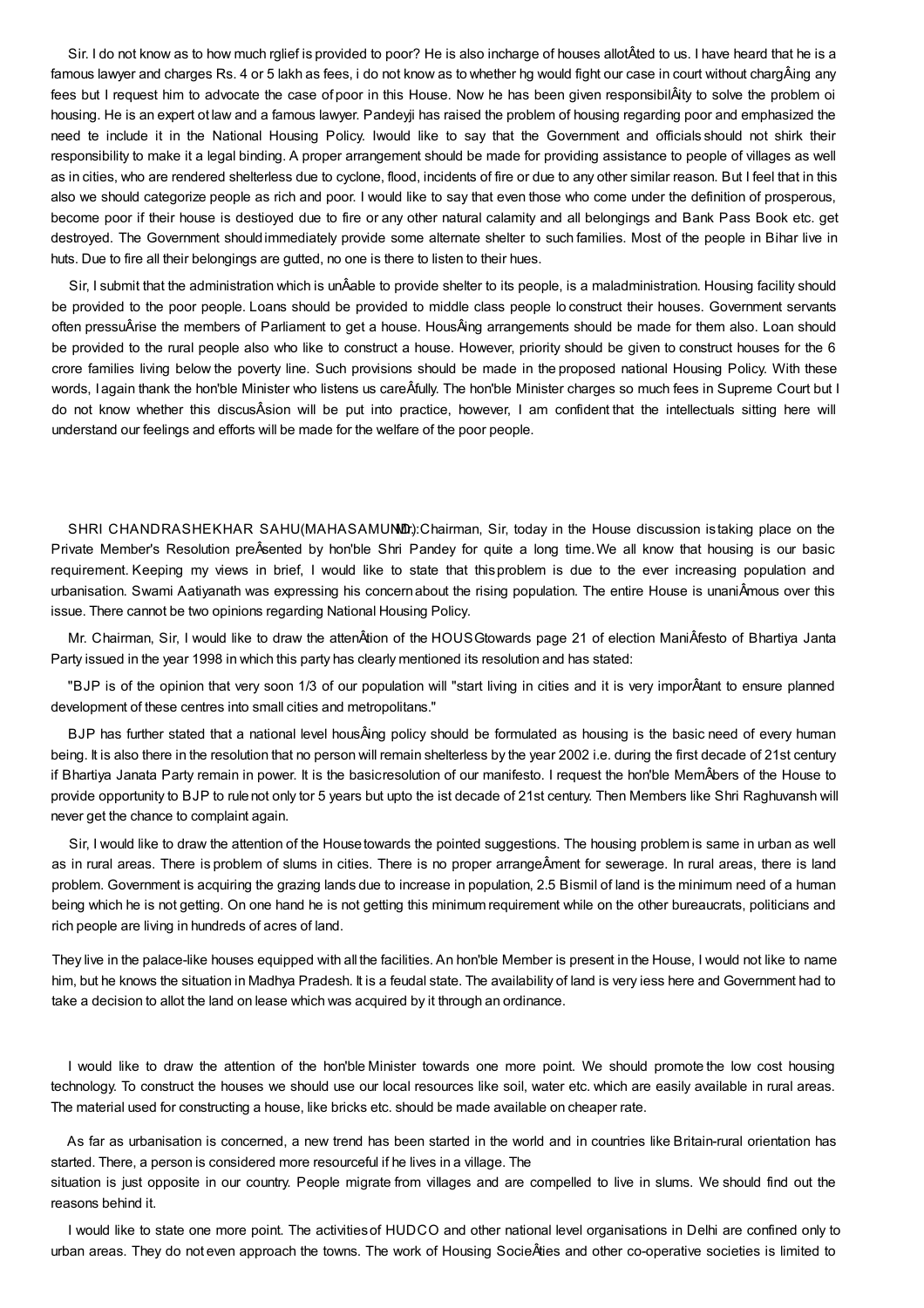cities only. Who will build houses in villages? We can't tackle this problem only by Indira Awas Yojana. There is lot of tussle along the blocks sarpanchs to get the allocated quota under Indira Awas Yojana. When the representaÂtives of people visit the people, they are flooded with thousand of applications to get house under Indira Awas Yojana. Is it not possible to constitute a national level institute for this purpose. There is an organisationfor building material research in Delhi. What functions are being performed by this organisation? Has it any role of play? The research going on in the field of building material should be useful for the development of infrastructure facilities and social structure of the country. This is the intention of the House and I hope hon'ble Minister is committed to fulfill our intention. With this view while concluding my speech, I supportthis resolution on behalf of all the shelterless people of the country.

THE MINISTER OF URBAN AFFAIRS AND ERMÂOYMENT (SHRI RAM JETHMALAN!) : Hon'ble Mairman, Sir, a time limit should be fixed otherwise it will not conclude. We should conclude it today.

MR. CHAIRMAN : All right. Not more than 5 minutes will be allowed to any speaker.

SHRI MANIKRAO HODLYA GAVIT (NANDURBARI):. Chairman, Sir, I thank Dr. Laxminarayan Pandeyfor moving this resolution regarding National Housing Policy. This House is expressing its concern aboutshelterless people in this country. Indira Awas Yojana, Hudco, Housing Board and several other institutionshave been engaged in the work of constructing houses but all these institutions construct houses for middle class and big officials. I demand from the hon. Ministerthat there should be reservation for Scheduled Castes and Scheduled Tribes in these houses.

The second point is that this year we are celebratÂing the golden jubilee of Independence. The voice of people, who are shelterless, does not reach thQ Centre as well as State Governments.

We, the representatives of public, including GovÂernment are responsible to raise, their voice here. I,myself have seen the houses constructed in Maharashtra under the Indira Awas Yojana. Village Panchayats proÂvide list of shelterless for allotment of these houses. The poor families of people belonging to Scheduled Castes, Scheduled Tribes and other categories live indilapidated houses of 10'xiO<sup>1</sup> or 15'x15' with their 2 or 3 children and sometimes with their married children. While preparing list of shelterless in Panchayat Sarpanchdrops their name from the list on this ground that they had a house of their own. Thus injustice is done to poor. Therefore, State Governments are requested to pay attention towards it.

I request the hon. Minister that a meeting of the Ministers of Rural Development in all the States and..Secretaries of the Department of Rural Developmentshould be convened to discuss the Indira Awas Yojana. Indira Awas Yojana is also applicable to tribal areas. We have made a provision to ailow construction of similar type of houses under Indira Awas Yojana as are occupied by us in the State. During 1998-99, 30 thouÂsand rupees are proposd to be provided under Indira Awas Yojana but officers of State Government and district-level behave arbitrarily in this matter. RecomÂmendation of MPs or MLAs are not given any imporÂtance, Gramsevaks, overseers and engineers prepare list of shelterless and then approval for Indira Awas Yojana is given for that village. Maharashtra is one step ahead in this matter. Members from Madhya Pradeshare welt aware of Sardar Sarovar Project. The funds allotted for Indira Awas Yojana are being spent on rehabilitation of people displaced as a result of Sardar Sarovar Project. Central Government and Governmentof Gujarat are collectively responsible for Sardar SarovarProject. The State Government may not be aware of the fact that officers of the State Government arespending the funds of Central Government on the rehaÂbilitation of displaced persons, consequently the number of actual beneficiaries under Indira Awas Yojana is

declining. I, therefore, request the Government to look into this matter that employees of State Government are spending the funds meant for Indira Awas Yojana on rehabilitation of displaced persons of Sardar SarovarProject. I have raised this issue in Lok Sabha two years ago and written to Accountant General and ChiefSeceretary of Maharashtra but no action was taken inthis regard. Funds allocated for such a good scheme are being diverted to another project. Such arbitraryattitude of officials should be stopped. A few houses are constructed under Indira Awas Yojana in the areas inhabited by poor. As per the rules of State GovernÂment, all the scheme like scheme of electrification, drinking water or construction of road should be started from the areas inhabited by poor but actually it is not so. Electricity, drinking water facility and roads are provided in villages and such areas inhabited by poor are not provided with these facilities. Hon. Ministercomes from MumbaL I therefore request him to payattention towards it. Maharashtra Government had made an announcement in 1995 that 40 lakh houses would be constructed in Mumbai, but so far this scheme could not be implemented. The land occupied by Jhuggi-Jhonpri dwellers had been given to builders.

17.00 hrs.

# (SHRIP. M. SAYEED *in the Chair\*

Mr. Chairman, Sir, the Government is planning toformulate a national housing policy and, therefore, this issue is being debated here but the State Governmentsare giving the land of Jhuggi-Jhonpri dwellers which was occupied by them for years to builders. TheGovernment should pay attention towards this problem.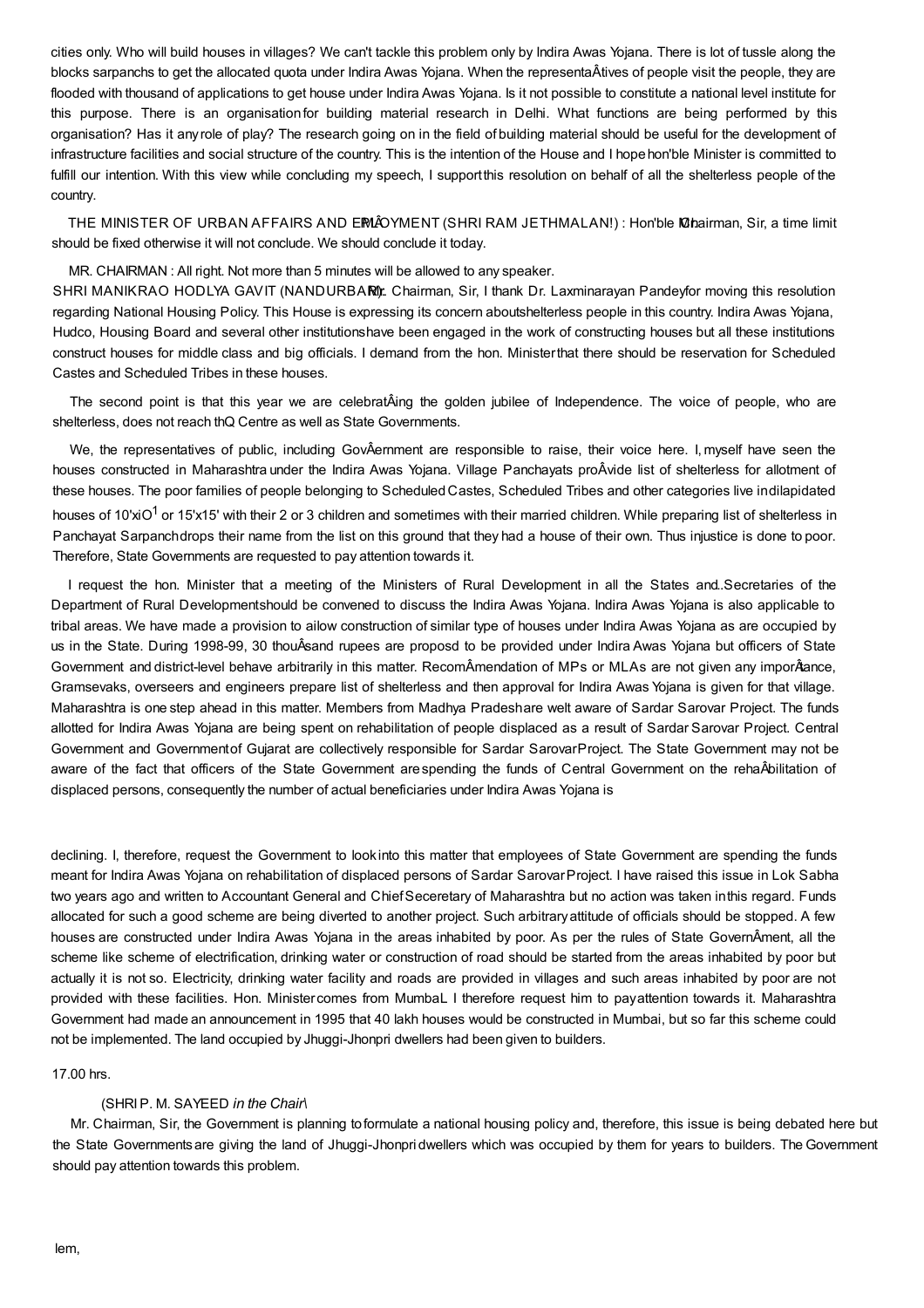was occupied by them for years to builders. T Government should pay attention towards this proble I thank Dr. Laxminarayan Pandeyji for moving the re lution regarding national housing policy and conclude

SHRI RAMA NAND SINGH (SATNA): Mr. Chainan, Sir, I congratulate Dr. Laxminarayan Pandeyji formoving this resolution in this House. Housing is one ofthe major problems of our country. Acharya Narendra Dev and Jai Prakash Narayanji went'to Satna in 1952 before the Ist general election. I was a student of classVI at that time. He had given a slogan at that time that-"Maang raha hai Hindustan, roti, kapda aur makaan" That problem is still there. Even 50 years after IndeÂpendence this problem could not be solved but it is increasing day by day. People are living in inhuman conditions in the cities. In cities like Mumbai thousandsof people are living in open. Sometimes 4 or 5 tiers are raised in a place barely sufficient to accommodate a single bed and people are forced to sleep in those enclosed places.

[Shri Rama Nand Singh]

M r. Chairman, Sir, same situation prevails in rural reas. Hon. Motilal Vora had been a Governor and a linister also. I am happy that he has sympathy for

| adopted in Other villages ariu KUIBS tiisci UKUHUSU i nave                                           |
|------------------------------------------------------------------------------------------------------|
|                                                                                                      |
| seen that in a room of 10x10 people are living with their married children in inhuman condition. You |

might have seen people defecating along the road side and in :es. Jai Prakash Narainji had once termed it

Mr. Chairman, Sir, it is correct that the amount given for construction of houses under the Indira Awas Yojana is small. But it is not that small that nothing could be done by it. It can provide relief and support to a person if it is given properly and honestly. But actual position is quite different. People do not get the full amount of grant, even if their names are included in list of beneficiaries under Indira Awas Yojana. About 50 percent amount of grant is usurped by officials like B.D.O., district officials, Sarpanch, Secretary and othÂers. A person can construct a house if he gets the full amount of grant honestly under Indira Awas Yojana. The houses constructed by Housing Boards in theurban areas are purchased by the rich people, but no such arrangements are there for poor people. There-lore, this issue is also required to be considered.

Mr. Chairman, Sir, the feudal lords of Andhra Pradesh, Madhya Pradesh, Orissa and Bihar have acÂcommodated poor people in rear portion of their houses and farms so that those poor people could work in their ■fields and houses. Shri Vora is prQsent here. He has been a Minister in the state and enacted many laws inthis regard. Such laws have been enacted in manyother States also but they are not followed. Eventoday people are not getting the lease of their ancestral land but these are being given to those influential people who have settled them on the back of their big houses and farms.

Mr. Chairman, Sir, farm houses are being develÂoped in our country also. Rich people are developing farms outside the city though they already have 10-15

houses in the cities. On the other hand, Distt. AdminisÂtration do not allot 10x10 feet plot to a poor man. Central Government should clearly instruct the State Government to do the same on priority basis. PopulaÂtion in villages has also increased. Plots are not being allotted to even those people in villages who are capaÂble to build a house. They are living in the same old houses with their children and grand children.

Mr. Chairman, Sir, the problem of land mafia is also there. Many land mafias are operating in urbanareas. Land mafias have grabed Government ponds and pastures in rural areas also. They will use the land as grazing field. However, poor people do not have a house to live. UnionGovernment should direct State Governments also in this regard.

Mr. Chairman, Sir, our Government has fixed a target of constructing 20 lakh houses. Hon'ble Minister is an expert in law and is one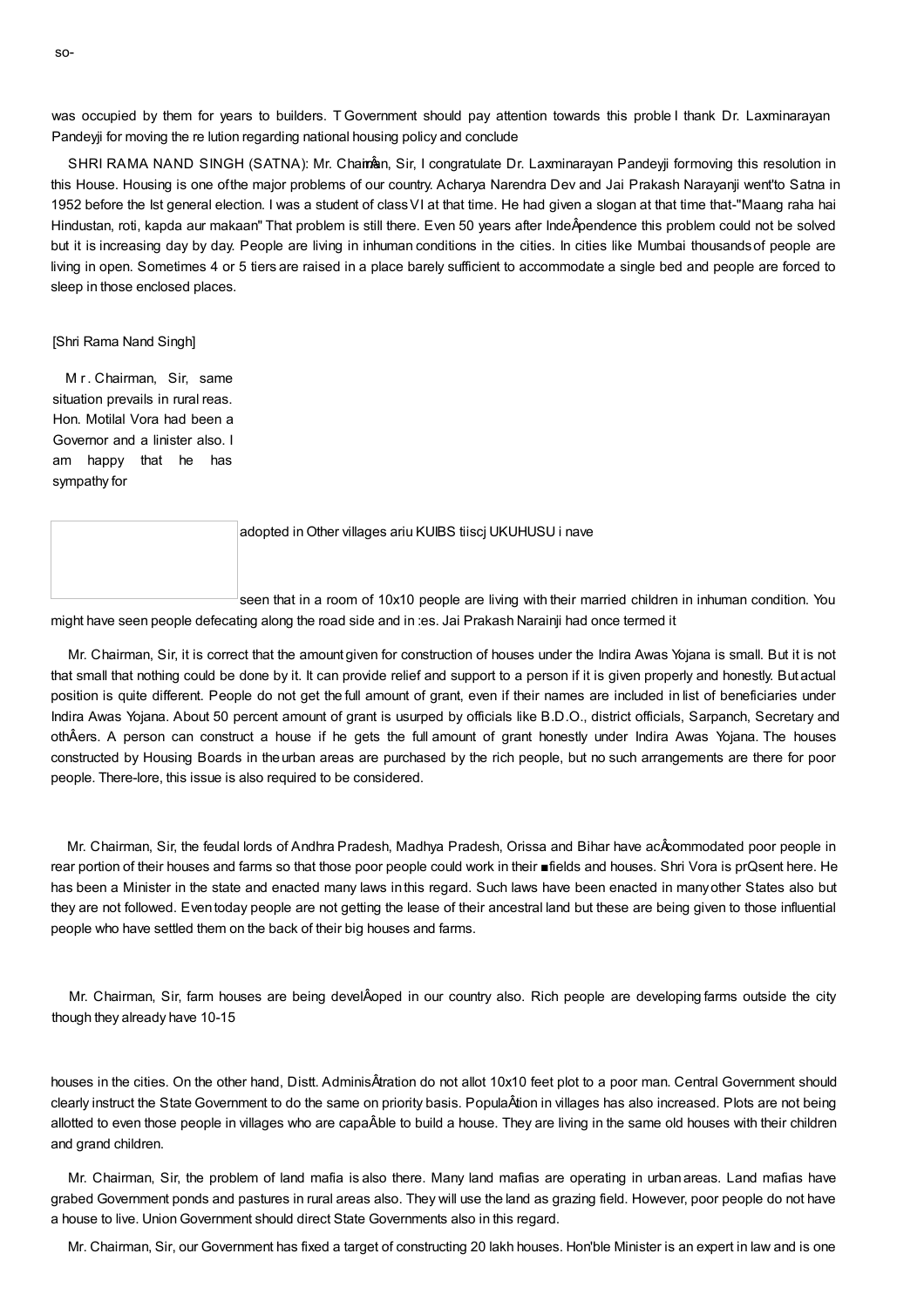of the eminent lawyers. I hope that rules will be enacted without any loopholes and no unscruplous person will be spared. A national level policy should be formulated for a country like India. State Governments should be directed clearlyso that this problem could be solved.

In the end, Iwould like to say that we had listened to the speech of Shri Jai Prakash Narayan in 1974 at Boat Club when he launched an agitation against corruption. In the end of his speech he vowed to eradicate corruption. Iwould like to serve a warning.*.(Interruptions)* Government should vacate the throne. It is applicable to all the Governments whether it is present or past.

#### MR, CHAIRMAN : Your time is over.

SHRI RAMA NAND SINGH : On behalf of the helterless people of, our country, I would like to serve the warning given by Shri Jai Prakash Narayan to theCentral and State Governments that housing problemshould be solved as early as possible. For the sake of poor, educated, unemployed and shelterless people, all such problems should be given consideration.

A decision should also be taken in regard to family planning. The MPs, MLAs having more than twochildren should not be allowed to contest election. Government servants with more than**two** children should not be given increment and promotion. Their wards should not be recruited on compassionate grounds. You have to take some strict steps for the implementaÂtion of the policy.

SHRi NAKLI SINGH (SAHARANPUR) : Mr. Chainann Sir, I thank you for giving me an opportunity to speak on such an important issues of housing. I support the resolution moved by hon'ble Shri LaxminarayanPandey. I hope that this resolution will prove effective and housing problem will be solved. Because when Laxmi and Narayan both are at the back of this resoluÂtion then everything will go smoothly.

MR. CHAIRMAN: Please come to the point, your time will be over.

SHRi NAKLl SINGH : It is a strange countrwyhere crores of people are living without any shelter. The labourers who construct the multi-storey building for rich people ail over the country and also die while lifting the building material etc. are not allowed to enter the building after its completion. The labourer who spends his whole life constructing houses for others does not have a shelter for himself. When he goes to one of these houses and rings the bell, someone living there would ask him as to who he was. In a great hesitation he asked about the owner of the house. If he takes more time, the dog start barking. The plight of Jhugj-Jhonpri dwellers is more pathetic. Earlier these Jhugi-Jhonpri dwellers were skilled artisans and greatartists. There were no takers of their art and they migrated to cities. These are the artisans who once use to make world famous mulmul of Dhaka. Theiroccupations were snatched away by mills and they became homeless.

Houses are build in rural areas under Indira Awas Yojana. In Uttar Pradesh perhaps Rs.20,000 are beinggiven for constructing a house, out of which Rs.10,000 are to be paid as commission. Eucalyptus trees are planted in a row but their life span is only two-three years. Population is increasing rapidly in urban as well as in rural areas. What would be the condition ot thepeople living in Jhughi-Jhonpries when it starts raining during the month of July? The Government of Indiahas taken a very good step to construct 20 lakh houses. Hon'ble Minister is a very capable man. I hope that hewill solve this problem. If housing problem is not solved then even the people living in big houses will not feel secure when neighbour's house is on fire. One should not think that it will not affect him. Therefore, concrete efforts should be made well in time. Centra! Government has taken a step. We wish that the resolution presented by Shri Laxminarayan is fulfilled. If this dream becomes true then people will live happily in their houses.

SHRI GANGA CHARAN RAJPUT (HAMIRPUR) {U.RM}". Chairman, Sir, I would like to thank you for havinggiven me the opportunity to speak on the Resolutionmoved by Dr. Laxminarayan Pandey regarding NationalHousing policy. The problem of housing is a major problem in our country, however, the solution of this problem is not as easy. .:  $\hat{a} \in \phi$ .

Power has changed hands many times, but it is not as easy a task as it is thought to be. Such is the position in the country due to rising population that no Government can provide a house to all the poor peoÂple. Iwould like to deviate from the main topic. Whether it is the health policy, agricultural policy or the educaÂtion policy, all the policies are bound to fail until we check the rise in population. Ever increasing population is the root cause of all the problems. Iwould briefly express my views regarding the housing policy. The rising tendency of encroachment is also a major conÂtributor. There is no housing policy in **the** villages. When we visit small villages, we see **that they** conÂstruct houses wherever they wish. **One is required to** get the construction plans approved in cities **.and towns,** however there is no such need in the villages. **The** villages have become so congested that there is no passage left between houses. Hence we should cover villages in the housing policy, whereas we **tend to** cover only cities and towns. It is true that poor people are unable to build houses. We will have to remove poverty to enable them. People will be able **to** own a house only if their purchasing power increases and they have surplus money. We are giving subsidy. There is Indira Awas Yojana and there are other schemes for building houses for the poor, but we have not had very good results so far. We are encouraging wrong tendenÂcies in people. I am not in agreement with the proposal Of providing houses to all the poor people. Tomorrow they will have children and again there will be a shortÂage of houses. How long will we continue providing houses to them. We can not solve the problem in this manner. We will have to develop infrastructure to solve it. First of all, five facilities are required to be provided. Electricity, Water, proper roads, health services and education is required to be provided to all. Then we should generate awareness among the people.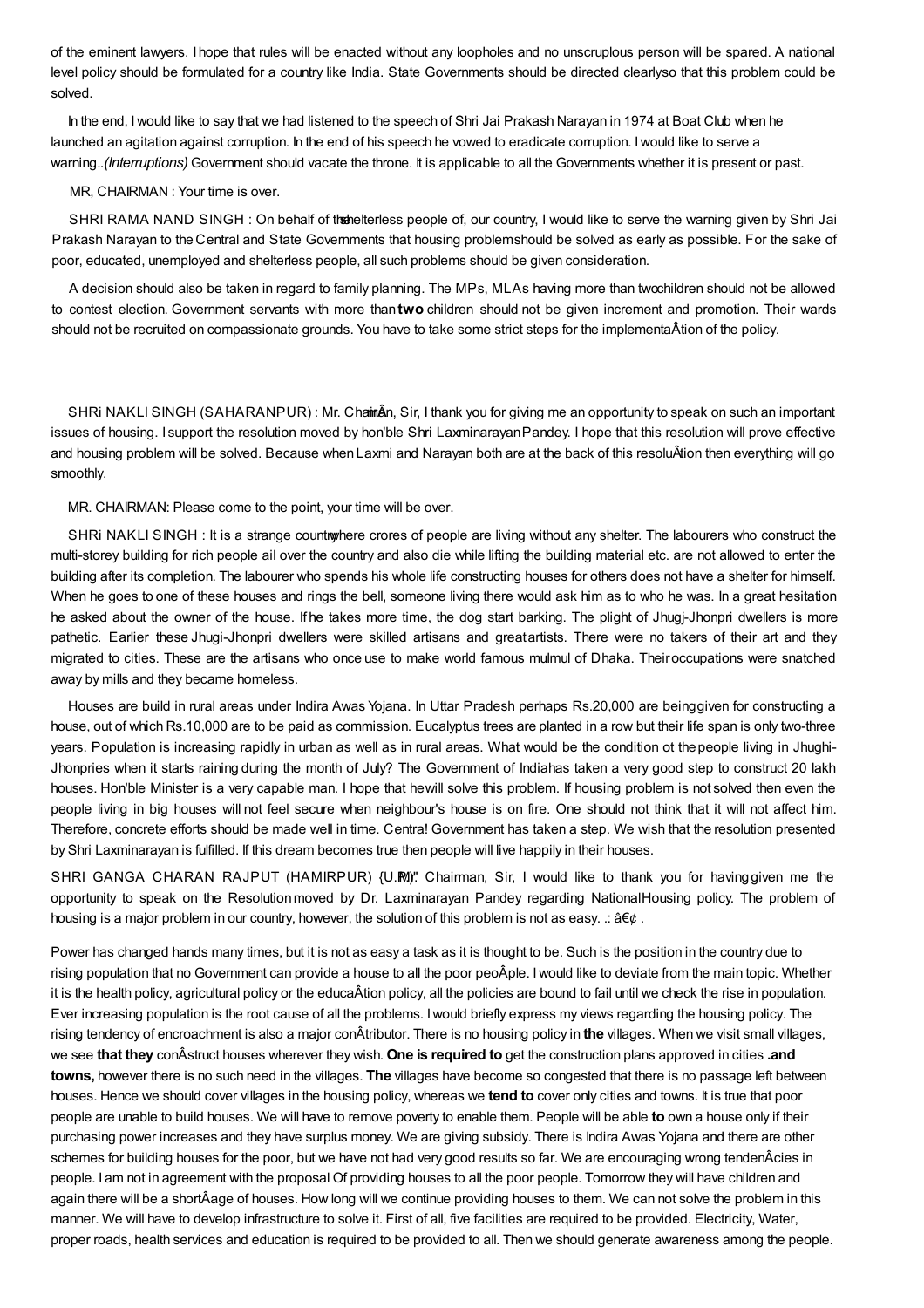The tendency of begging is rising among the people belongÂing to weaker sections. We'll have to remove that. The Scheduled Caste people say that they are given subÂsidy. Half the money is misappropriated by Bank ManÂager and the rest is embezzled by the officials. The subsidy does not reach the targeted beneficiaries beÂcause that section is still illiterate. The Government funds fail to reach the **poor. His first** requirement is literacy so that he may became self sufficient and join the mainstream of the nation. Our country holds thesecond position in the world in terms of population.China is at the top. However, if we take into accountthe density of population, we surpass China in thisregard.

We should provide employment to all. I have been elected M.P. tor the third time. Many times, i have pondered with regard to my constituency as to how development can take place there. If we set up a N.Q.O. comprising of youth of the village and the funds being given at present to the Government machinery are given to such N.G.Os, training can be imparted toeducated, diploma holders and engineers who are presently unemployed. The youth of that area should utilise the money. They should decide as to how good quality and airy houses can be constructed in villages and if the houses are built is systematic way, shelter may be provided to people. Houses, can't be built in 10,000 or 20,000 rupees. The Government provides help and themachinery but in turns out to be a sheer wastage of time and the objectives of the Government are also not fulfilled.

50 years have passed since Independence. TheCongress has been in power for 40-45 years, but the problem of housing is growing. Shri Raghuvansh Prasadji and other Hon'ble Members have expressed theirviews on it. It is true that the poor people are living in small houses or huts along with their children and also their livestock, i have a suggestion for solving this problem that an experts' committee should be set up.

Population is rising in the villages every year. Arrangement will have to be made to build houses every year as per requirement in view of rising populaÂtion. We will have to strengthen the villages units. People are migrating from villages to cities. Populationis rising in Delhi and it is rising to such an extent that one can see a sea of vehicles or people all around.

## *[English]*

MR. CHAIRMAN : The time allotted for this resolution is over. Now, is it the pleasure of the House to extend the time for this resolution by another half an hour?

### SEVERAL HON. MEMBERS: Yes.

MR. CHAIRMAN : Now, the time for this resoluÂtion is extended by another half an hour.

#### *[Translation]*

SHRI GANGA CHARAN RAJPUT : Sir, I would suggest Hon'ble Minister to utilise the youth power athe large number of unemployed youth in the country. There are four crore people in this country who are unemployed and lakhs amongst them are engineers, Doctors, Graduates and post graduates. The GovernÂment should tap this potential. The Government canutilise the youth power to solve this problem. I regret to state that I had raised this issue in the last special session also, but the youth policy is not being formuÂlated. The Government is not announcing the youth policy.

Sir, I organised the unemployed youth in my conÂstituency, set up NGO and inspired them to put involuntary service. The drains were constructed in the villages and nullahs were repaired. What the GovernÂment could not achieve after spending lakhs of rupees, was achieved by the collective effort put in by the villagers. Hence I would like to submit that the GovernÂment should formulate some such policy. The youth ot the country should be involved in building the nation. The villagers, prominent leaders and Hon'ble Minister should offer voluntary service and if they decide that they would offer voluntary service for just an hour in a day, the problem can be solved to a large extent. We decided to put in voluntary service in our constituency and completed all the work. If the peopie holding high offices the officers and other people also decide that they would offer one hour ot voluntary service, this problem can be solved. We do not have money and we may formulate as many policies as we want, be it the education policy, foreign policy or agricultural policy but when we don't have the money, we should utilise the youth power. However we are not utilising it. We are formulating the policies but we don't have the money to implement them. I would also like to submit that as the superpowersâ€"Japan, U.S.A., France etc. have imposed sanctioned against us, we will have paucity of money 'and hence will be unable to fully implement our programmes.

Hence I would like to. say that the youth power must*be* utilised and such a policy should be formuÂlated so as to enable every person to build his house. As regards the quality of the houses built under IndiraAwas Yojana, these houses are not good enough to be used even as cattle sheds. Rs.1600 crore have beenallotted for Indira Awas Yojana. I don't think that even 600 crore rupees would reach the poor. Hence I conclude with this point that the Government should seriously consider the proposal of utilising youth power.

SHRIMATIUSHA VERMA (HARDOI): Mr. ChairÂman, Sir, I thank you for allowing me to speak for two

minutes. Food, clothing and shelter are the basic needs of human beings. The Government has proÂvided housing facility for people living below the povÂerty line through Indira Awas Yojana and Housing for Low Income Group. But unfortunately at block level inplace of selecting the deserving people, such persons, who afford to grease the palms of officials are selected for allotment of houses through Indira Awas Yojana. It is a reality that at block level Block Developmentofficer, Secretary and gram Sevaks do not identify persons properly. Transparency should be maintained in selection of persons for providing housing through Indira Awas Yojana but in reality this selection is made behind the closed doors. Officials at block level select only those people for it who afford to bribe them and names of actual needy persons are dropped.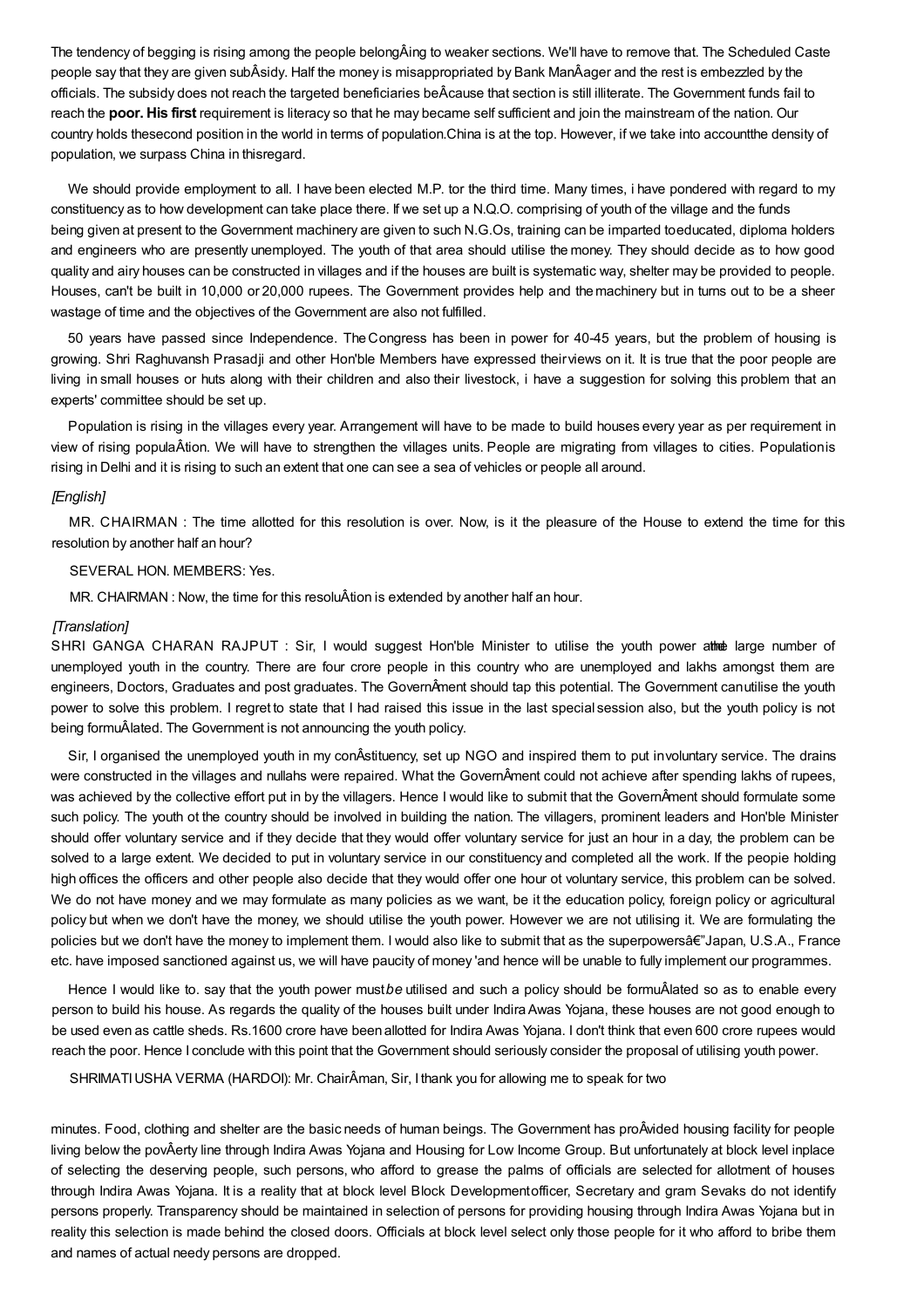Sir, under this scheme a grant of Rs.20 thousand is provided and Rs.10 thousand are given as 1st instalÂment. Names of beneficiaries are decided earlier and poor people are not included in it. In spite of impleÂmentation of Indira Awas Yojana, the problem of 'Kuchha' houses in village could not be solved. I would like to say that a Committee of experts should be constituted for selecting the beneficiaries among the people living below poverty line for allotment of houses.

SHRI GYAN SINGH (SHAHDOL); Mr. Chairma8ir, today the issue of National Housing Policy is being debated here comprehensively. All the Members have participated in this debate and given their suggestions for providing housing facility to shelterless. Several hon. Members have raised the issue regarding 'comÂmission' taken for it. Today we have resolved to provide housing facility to tribals and poor. I feel that those regions would also react in the same manner. It is ironical that houses constructed by tribals themÂselves with their own efforts by using 'Kachha' bricks are durable but houses constructed by the Government usually fall in a period of 2V2, 3 or 4 years. There is a great difference. On the one hand in our country there are poor families and on the other hand are people like us who are politicians, IAS, or IPS. There is disparity between these sections of society-

'Ham adivasi harijan garibon ko baante badal gai duniya khali naam lekar.'

Sir, i wholeheartedly support the resolution moved by hon. Pandeyji regarding housing facility for poor. I would like to make a submission that procedure for it should be changed. People try to influence officials and go there to get their names included in the list, when selection for it is made at block level. In such a situation actual needy persons do not get the benefit. We are celebrating golden jubilee of our independence this year. To some extent we are also responsible for the present situation of tribals and harijans. We are in politics and our interventions in these matters may harm interests of some tribal families.

It is my humble submission that participation of MPs should also be ensured in utilization of funds issued by Parliament or the Central Government. 1also come from a tribal family. Shahdol is a tribal dominated area. We know that officials accept bribe. When we point it out they tell us to keep quite as we are from opposition party.

One of our friend and hon. Member has alsoraised the issue to ensure participation and intervention of MPs in such matters. A legislation should be enÂacted for it. While concluding 1 thank you for-allowing me to speak.

issue is being debated here seriously

Mr. Chairman, Sir, it is correct that inspite of considering housing as an emotional issue, fee reÂquired attention has not been paid towards it and now it has become a national problem. The new Govern-ment has given priority to this issue and made an announcement that 20 lakh houses would be conÂstructed this year. It is a good sign and Iwelcome this step.

Mr. Chairman. Sir, we are very much concerned about the problems of unemployed and shelterless in the country. The issue of Indira Awas Yojana was debated here. Some concrete steps were taken by the previous Government in this regard. I appreciate the steps taken for strengthening the Indira Awas Yojana. A heart-rending picture has been unfolded about cities through this debate. In context of villages I would like to say that people do not get equal opportunities to work. Last week we discussed the issue of farmers that 500 farmers committed suicide in various parts of the country because timely and proper attention was not paid towards t h e i r justified demands. People migrate from villages for getting employment in cities. In cities they get some work because they are ready to

#### [Shri Vilas Muttemwar]

work for less wages. Somehow or the other, they also get shelter there. Hon. Minister has also given anassurance to solve the problem of housing in big cities that -

#### *[English]*

"What has not been done in ten years that will be done on priority."

### *[Translation]*

This has also encouraged them. But in citiespeopje are living in pitiable condition in jhuggi-jhonpris. Five or six people are living together in a house of 10x10. Just now Voraji was saying that after sometime people would not find any place to live. The target of 20 lakh, houses fixed by the Government should be raised because it is not sufficient. The Governmenthas invited NRIs and Private Sector to work in this field but at the same time the speed of the programmes launched by the Government should be accelerated. Only then all the people would be able to get housing facility.

Crime especially the incidents of theft and rape are on the rise in cities. Several new problems whichare arising in the cities originate from jhuggi-jhonpries. In the absence of any control, these jhuggi-jhonpries have been developed into a breeding ground of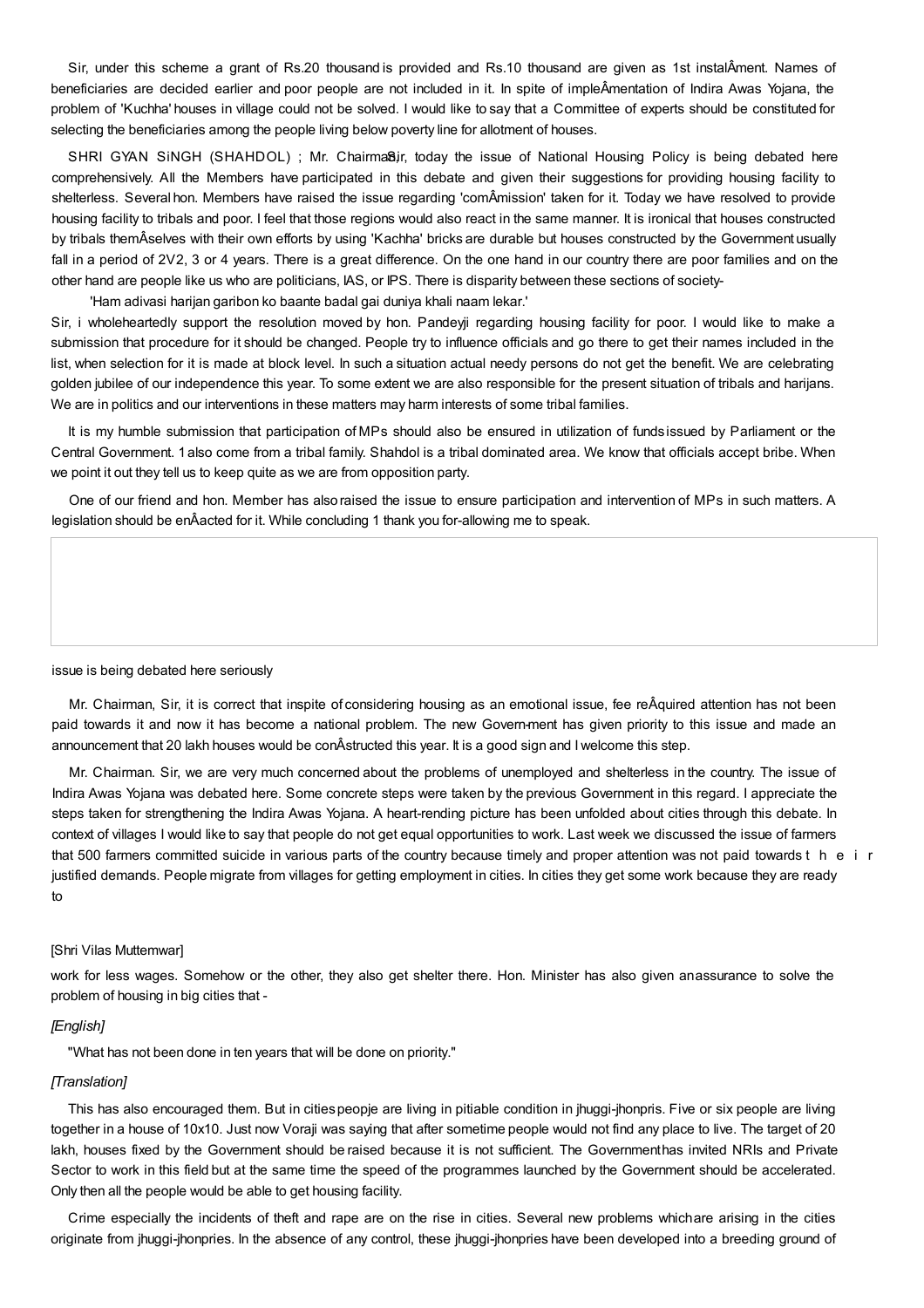crime. They do not observe any rule or law. They do not need to go to any Government office for any facility. Hon'ble Minister Shri Ram Jethmalani knows the conÂdition of Mumbai very well. The people who migratefrom villages to Mumbai for getting employment get the house but they have to depend upon land mafia for it and so remain in their clutches for ever. Attention should be paid towards it well in time otherwise people living in big houses will not fee! secure. Similarly, other cities of the country will also be affected by this.

I represent Nagpur constituency. I would like totell Shri Jethmalani that like Mumbai, Nagpur has alsobeen expanded very much. The condition of housing inNagpur is aiso deteriorating. People from Vidarbharegion come to Nagpur daily to get an employment. Nagpur is an industrial area and 15 lakh people are leading an inhuman life there in three thousand authorÂised of unauthorised jhuggies. Electiricity, toilet and drinking water facilities have not been provided to them. Mr. Chairman, Sir, it is a very serious matter. Maharashtra Electricity Board does not provide electric-

ity easily. People themselves connect their wires on the passing M.S.E.B. line to get electricity. They donot need to apply for electricity connection. As far as water connection is concerned, they attach the unauÂthorised pipes to the main line for water. Such connecÂtions do not have any account and as a result, the corporation fails to provide water to those people to whom it is committed. Moreover, the number of jhuggi dwellers are not included in the census..*(Interruptions)*

Mr. Chairman, Sir, we think that we have become powerful by conducting nuclear explosion but we have not been able to provide toilets to 30% people of our population living in villages and cities. Our own brothÂers and sisters have to defacate in the open. These people are living in inhuman conditions. It is a matter of grave concern. Therefore, I would like the hon'ble Minister not to discriminate between urban and rural areas while formulating a policy in this regard. Both should be accorded equal priority.

Maharashtra Government has given a proposal' toCentral Government to transfer all its lands underRailways, Income Tax, Airport Authority etc. on which jhuggi-jhonparies have been built to the State GovernÂment. Maharashtra Government has a plan to provide house free of cost to 40 lakh people. However, due to non-transfer of this land to State Government, this planis lying pending. I would request the hon'ble Minister that there should not be any discrimination between cities and villages with regard to the development work. The Maharashtra Government's Project to construct 40lakh houses in Mumbai free of cost does not include Nagpur and other cities of Maharashtra. Therefore, through you, I would like to request the hon'ble Ministerto include Nagpur city and other States also under this project. With these words I conclude my speech.

SHRI CHHATTRA PAL SINGH (BULANDSHAHAR)e resolution presented by hon'ble Shri LaxminarayanPandey is commendable. Today, housing policies are formulated only for urban areas though jhuggi-jhonpri clusters are present not only in cities but in villages also. Agricultural labourers possess only one house in which they live with their parents and children. MoreÂover, they have to keep their cattle, cook the meais in the same place. They live in unhygienic conditions.Drinking water is not available in villages. People have to bring it from far off places. Ground water is polluted there. Therefore, the water which comes through hand pumps is also polluted and people fall sick after drinkÂing it. A person who migrates from village to city in search of employment is compelled to live in jhuggi- jhonparies which are too small for a man to live. Theyare forced to live there like animals live in their cages. No proper arrangement for water, air and sanitation is thsre. To maintain the cleanliness, public toilets should be made there. During last 50 years, Government never thought that the population explosion is one of the major reasons of poverty in our country.

Poverty could not be eradicated because of rising population in urban areas and inadequate employment opportunities in rural areas. When poor villager faces the problem of food there, he migrates to city. There he has to pull the rickshaw or he becomes loader. He works in the shops during day time 'and in the evening hs rests in his Jhompri. After two years, he comes to know that he is suffering from T.B. and is on the verge of death. He does not get proper medical care inhospitals. Housing arrangements are not being made for them in the cities. Electricity is not provided to them. One of my colleague was rightly saying about the pilferage of electricity but they are compelled to do so as in the absence of their house number and ration card, legal connection for electricity cannot be issued to them. All these things are necessary for getting electricity connection. One room houses should be constructed for them. They face many problems in the cities. They face the problem of water and electricity. Ration cards are not being provided to them. Please pay attention towards it.

## *[English] ........*

MR. CHAIRMAN : Mr. Minister, how long will you take to reply to this Resolution?

THE MINISTER OF URBAN AFFAIRS AND EMPLOMEANT (SHRI RAM JETHMALANI): Sir, I will take, at leabtalf-an-hour to reply.... *(Interruptions)*

## *[Translation]*

SHRI PRABHU DAYAL KATHERIA(FEROZABAM): Chairman, Sir, it is an importat issue. Members both from ruling and opposition parties would like to express their views on this issue. Therefore, time maybe extended. Every Member should be provided the opportunity to speak.

*[English]* MR. CHAIRMAN : The hon. Minister will take at least half-an-hour to reply.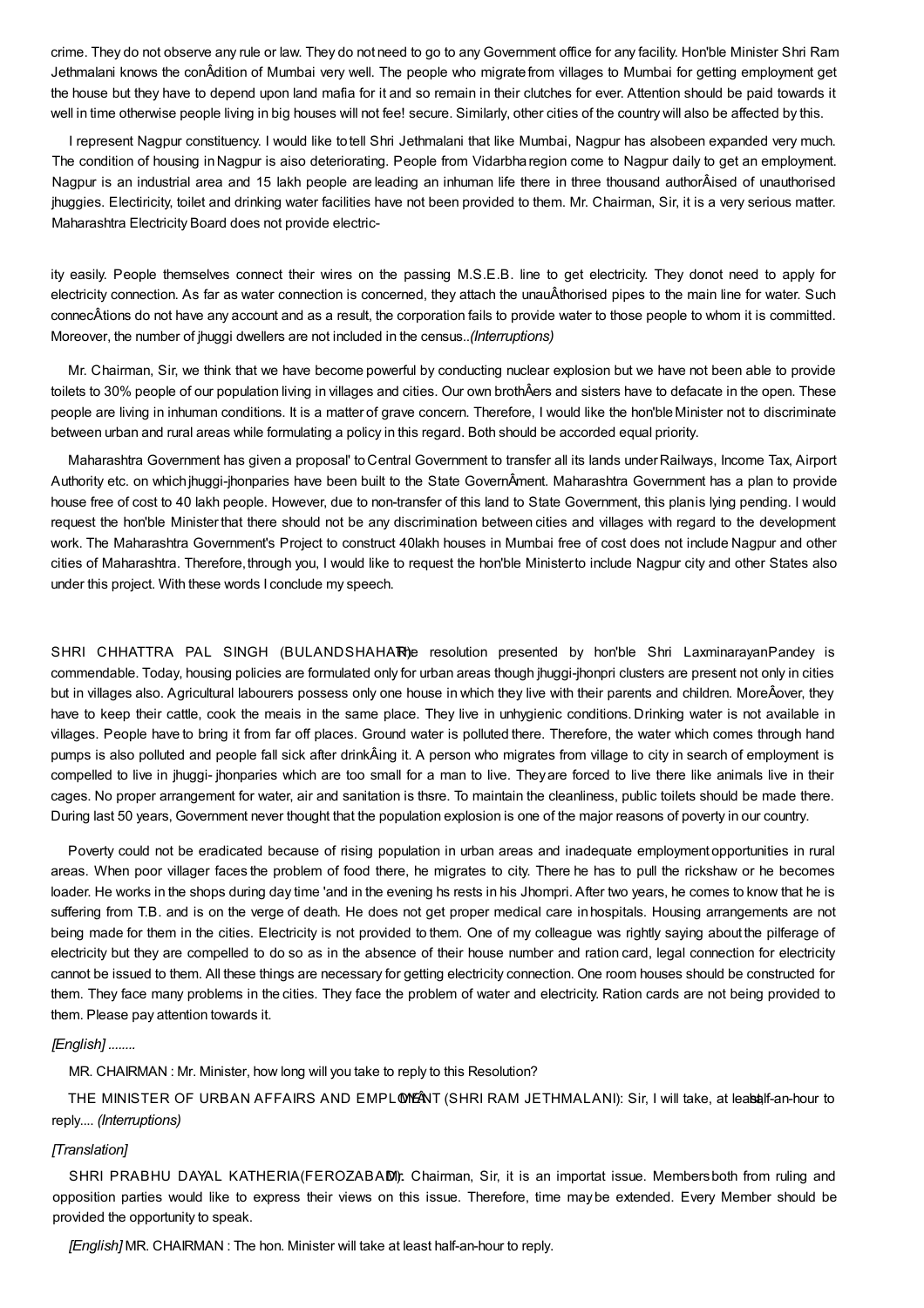## *[Translation]*

MR. CHAIRMAN: It should be finished by 6 O'clock.

SHRI LAXMINARAYAN PANDEY; Mr. Chairman, Sir, how is it possible to conclude it by 6 O'clock. I have to give reply also on it.

## *[English]*

MR. CHAIRMAN : There are still so many speakers who want to participate. In that case, we may not be in a position to complete it today.

# *[Translation]* '

SHRIPRABHU DAYAL KATHERIA : It can be continued till next week also. What is the hurry to finish it now?.... *(Interruptions)*

# *[English]*

MR. CHAIRMAN : Shri V.V. Raghavan is ready for his Resolution.

# *(Interruptions)*

MR. CHAIRMAN : We may do one thing. We mayall Shri V.V. Raghavan to introduce his Resolution and after that we will continue the Resolution which is going on. if we are not in a position to complete it, we will continue it next time.

SHRIV.V. RAGHAVAN (TRICHUR) : Mr. ChairÂman, Sir, my Resolution is an SOS to the Government of India *(Interruptions)*

MR. CHAIRMAN: Please wait, Shri Raghavan.alm told that according to the procedure laid down, the Resolution of Dr. Pandey should be completed first

before I allow you to introduce your Resolution.

SHR! V.V. RAGHAVAN : Sir, that Resolution hasbeen discussed for about two days now.... *(InterrupÂtions)* My Resolution is also listed for today.

MR. CHAIRMAN : But we have to proceed as pethe procedure of the Lok Sabha. In any case, yourResolution is not going to lapse and therefore, you do not have to worry on this issue.

# *[ T r a n s l a t i o n ]*

DR, LAXMINARAYAN PANDEY: Hon'ble Members should not have any objection on it. Many resolutions have

# [Or. Laxminarayan Pandey]

been taken up for four days continuously. If hon'ble MemÂbers want, the time can be extended for this resolution. It is not a new practice...*(Interruptions)*

SHRI RAM JETHMALANI: The time of the House may be extended for today. It should be finished today.

## *[English]*

We can sit till 8 o'clock today. What is the difficulty? Let us finish it today. What is the problem?

MR. CHAIRMAN : Direction No.9A by the Speaker says that the Private Members' Business must be over by 6 o'clock.

SHRI RAM JETHMALANI; I am entirely in yobands. I think we will ask the discussion on the Railway Budget to be postponed so that we can extend the time for this discussion. In any case the discussionon the Railway Budget cannot be completed today. It will go on for a couple of days. They are going to sit till midnight on Monday.

MR. CHAIRMAN: What is the difficulty for you'Let it continue. It is a good subject. Many people canparticipate. His Resolution will also not lapse. Let it come on the next occasion also. People are verymuch interested. Let the Members continue. The hon.Minister should not come in the way.

SHRI RAM JETHMALANI : I have no desire thanybody should be prevented from speaking. But I am only anxious that we finish this business today.

MR. CHAIRMAN: Why? Can it not go for the next occasion? Let it go. After all it is a very interesting subject.

# *[Translation]*

SHRi PRABHU DAYAL KATHERIA (FEROZABADH)pn'ble Mr. Chairman, Sir, first of all, I would like tothank Hon'ble Dr.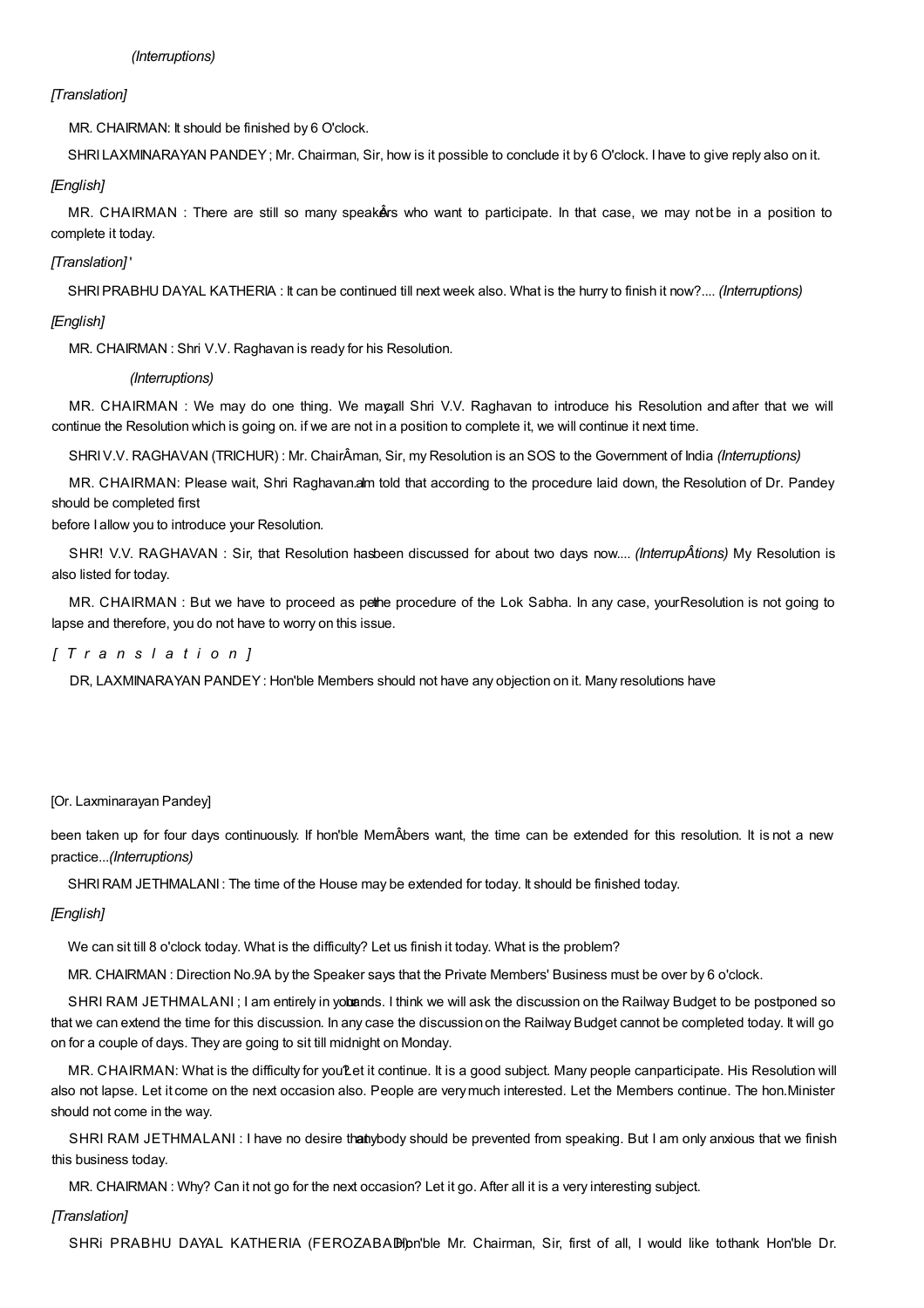Laxminarayan Pandey for having moved this Resolution and as per your instruction, I'll conclude within five minutes.

Mr. Chairman, Sir, the concern expressed by other Members is quite natural because disparity has grownbetween the rural and the urban areas in the last fifty years due to dual policy adopted in this regard. This is condemnable. Whichever party may have been in power, all the Governments have neglected the rural areas. This is truly condemnable.

I support this Resolution and would like more time to be given to discuss it. 65% of the population of thecountry is living in rural areas, hence it is essential to pay attention towards them. Just now a Member wasexpressing his concern that the father-in-law, mother-in-law, husband wife, sister, chiidren, all of them live\* in the same house alongwith their livestock. They are living in the huts where even the animals can't live. 90% of the people do not even have huts. Tents are pitched and the entire family lives in these tents. Such a freedom of India has no meaning for the poor. Theyare shelterless even after fifty years. My friend here was talking of subsidy. The Government has announced that it will construct 20 lakh houses. I would appreciÂate the gesture of Hon'ble Prime Minister of having given 20 lakh houses at least, but who is to be held responsible for the corruption prevalent in the country. Who frames the law? We frame laws in Lok Sabha butwe should also formulate a policy for the proper impleÂmentation of the law. Many people throughout, the country are still forced to live at Railway Station andother such places. Women spend nights in such places with their newborn babies. What is the meaning of this freedom? The role of I.A.S. and I.P.S. officers is disÂcussed. Who is responsible for this state of affairs? All such officers and politicians own palatial houses inMumbai, Pune and Goa. An enquiry should be held inthis regard. While one person owns five houses, the other does not even own a hut and still another is living in a tent. I would like to submit to Hon'ble Prime Minister that he must introduce a proper bill in this regard.... *(Interruptions)*

### *[English]*

MR. CHAIRMAN : Order please. Already we are short of time.

## *[Translation]*

SHRI PRABHU DAYAL KATHERIA : I would request the Government that if it sincerely wishes to do some work, it should introduce such a law so that one family possesses just one house and only then the situation would improve to some extent. If a rich person owns ten houses and his sons and wife own separate houses, things can not be systematised.

If the Government wishes to have such a system, it would be a great achievement for this Lok Sabha. We are the members of Lok Sabha. Our statements carry some weight. The entire country is watching usas to what we are saying and what we are doing. If we don't utilise our time properly and simply waste it inanely, it won't leave a good impression. I would like to reiterate that if Hon'ble Minister wants the policy to be implemented also, he should introduce another bill in Lok Sabha to provide for one house tor one family or one Individual and secondly, 40 lakh houses should be constructed instead of 20 takh houses. The corruption prevalent in the case of rural areas should be checked and the funds given should be utilised properly. As I understand, the Prime Minister has also said that corÂruption in Government sector will not be tolerated and whether it is any officer, employee, political person or any other person, legal action will' be taken against them. They will be punished also. I was given fiveminutes' time and while concluding in the stipulated time, Iwould reiterate that such a provision should be made so that a family has only one house.

SHRIMATI REENA CHOUDHARY (MOHANLALGANM): Chairman, Sir, I thank you for giving me an opporÂtunity to express my views. Besides, I would like tothank Shri Laxminarayan Pandey for having raised sucha serious matter which is under discussion now. There are such schemes as Indira Awas and accommodation for the deprived under the housing policy but in reality the poor are not benefited by it as there is a lot of bungling at block level. The houses are allotted at the behest of Pradhan. Pradhan gets the houses allotted to. such persons whom he favours personally and those who are actually entitled remain deprived of this facility. Loan facility is available for the poor for construction of their houses and they are entitled to receive a certain amount as loan, still they are unable to avail of this facility because most of the money is misappropriated by the middlemen and the loan amount is reduced so much by the time it trickles down to the beneficiaries that they are unable to build a house. Hence I would suggest that the land allotted on lease to the poor for building houses should be allotted on the basis of size of the family. At times, there are large families and the land allotted is insufficient to accommodate the entire family. At times, such problems also arise that powerÂful people demolish the huts of the poor and occupy their land. I request Hon'ble Minister to pay attentiontowards this problem also that the powerful people should not demolish the huts of the poor and construct their own houses on that land. At times, the houses of the poor are destroyed due to fire. The compensationamount paid by the Government is insufficient in comÂparison to the loss suffered by the poor. All his belongings are destroyed in the fire.

Mr. Chairman, Sir, the compensation amount is sufficient. Not even a hut can be constructed in that much amount. Hence Irequest that compensation amount should be raised. The loan amount is also required to be increased so that these persons are compensated to some extent.

Mr. Chairman, Sir, several jhuggi dwellers were displaced in my constituency Mohanlalganj without anyprior notice in the name of beautification of the area. Their huts were demolished by bulldozers. These peoÂple were living there for 20-25 years. If they were to be removed, they should have been served prior noÂtice. The Government is implementing so many schemes, hence arrangement could have been made to rehabiliÂtate them under some such schemes and after taking these steps, if their huts had been demolished, it would not have mattered much. However, these people were rendered shelterless all of a sudden without prior noÂtice. Where would they go with their children and where would they live? Through you, I request Hon'bleMinister to pay attention in